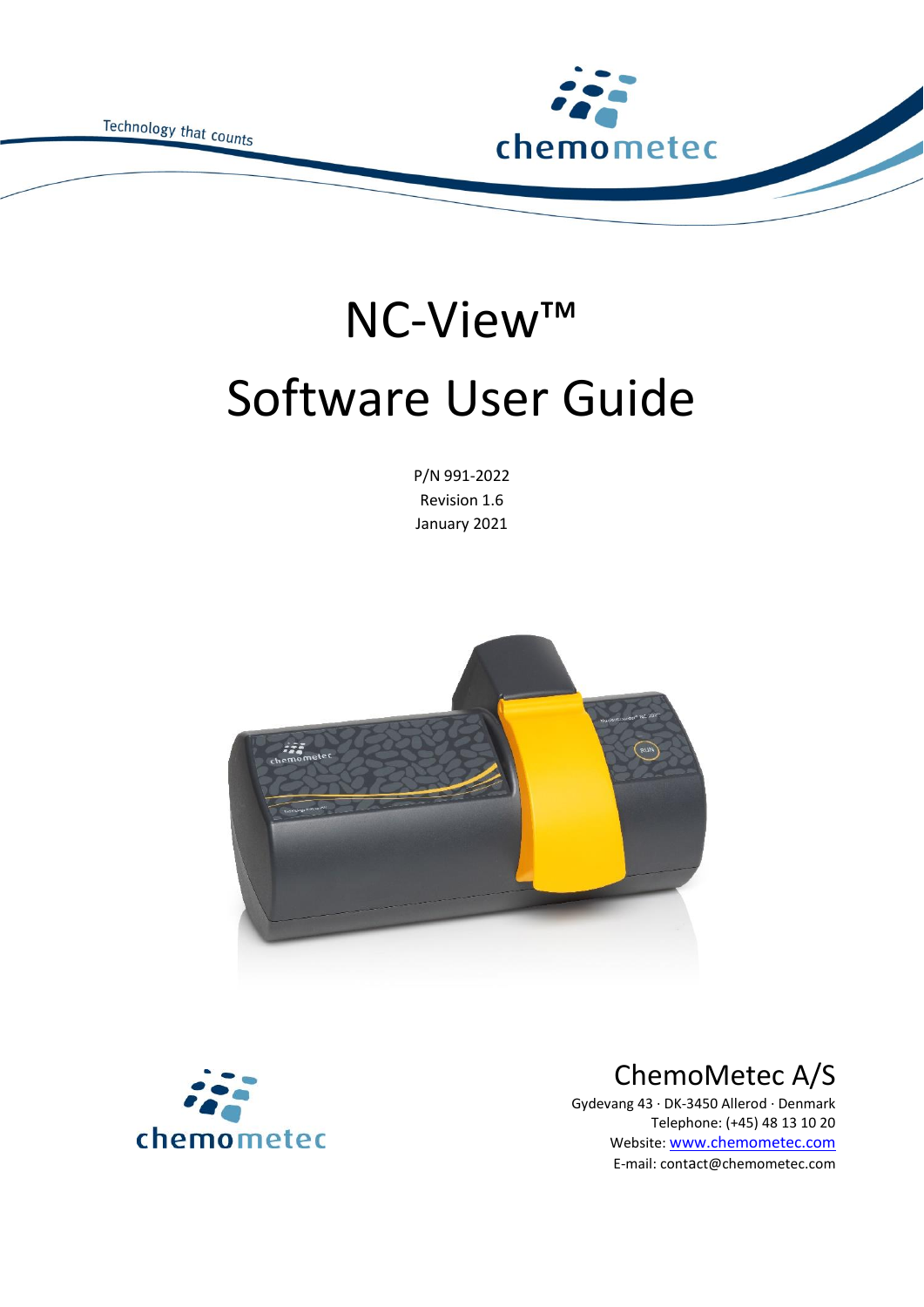### **Caution!**

This software must be operated as described in this user guide and documents referred to herein. Please read the entire guide and referred documents before attempting to use the software.

### **Contacting Support**

Technical information that is not covered in this document or referred documents, is available from our support:

- Email questions to [support@chemometec.com](mailto:support@chemometec.com)
- Speak to a Technical Support Specialist, by calling (+45) 48 13 10 20

Please create support files in NC-View™ via Help -> Create support files, before contacting ChemoMetec for support.

### **Sales and Ordering Information**

To order NucleoCounter® NC-202™, NC-View™ software, and consumables, call (+45) 48 13 10 20 or send an e-mail to [sales@chemometec.com.](mailto:sales@chemometec.com)

### **Disclaimer Notices**

The material in this document and referred documents is for information only and is subject to change without notice. While reasonable efforts have been made in preparation of these documents to ensure their accuracy, ChemoMetec A/S assumes no liability resulting from errors or omissions in these documents, or from the use of the information contained herein.

ChemoMetec A/S reserves the right to make changes in the product design without reservation and without notification to its users.

### **Copyright Notices**

Copyright © ChemoMetec A/S 2020. All rights reserved. No part of this publication or referred documents may be reproduced, stored in a retrieval system, or transmitted in any form or by any means, electronic, mechanical, photocopying, recording or otherwise, without the prior written consent of ChemoMetec A/S, Gydevang 43, DK-3450 Allerod, Denmark.

ChemoMetec and NucleoCounter are registered trademarks owned by ChemoMetec A/S. Via2-Cassette and NC-View are trademarks of ChemoMetec A/S.

All other trademarks are the property of their respective owners.

Doc. No: 991-2022 v. 1.6 · Issue date: 11-January-2021 ·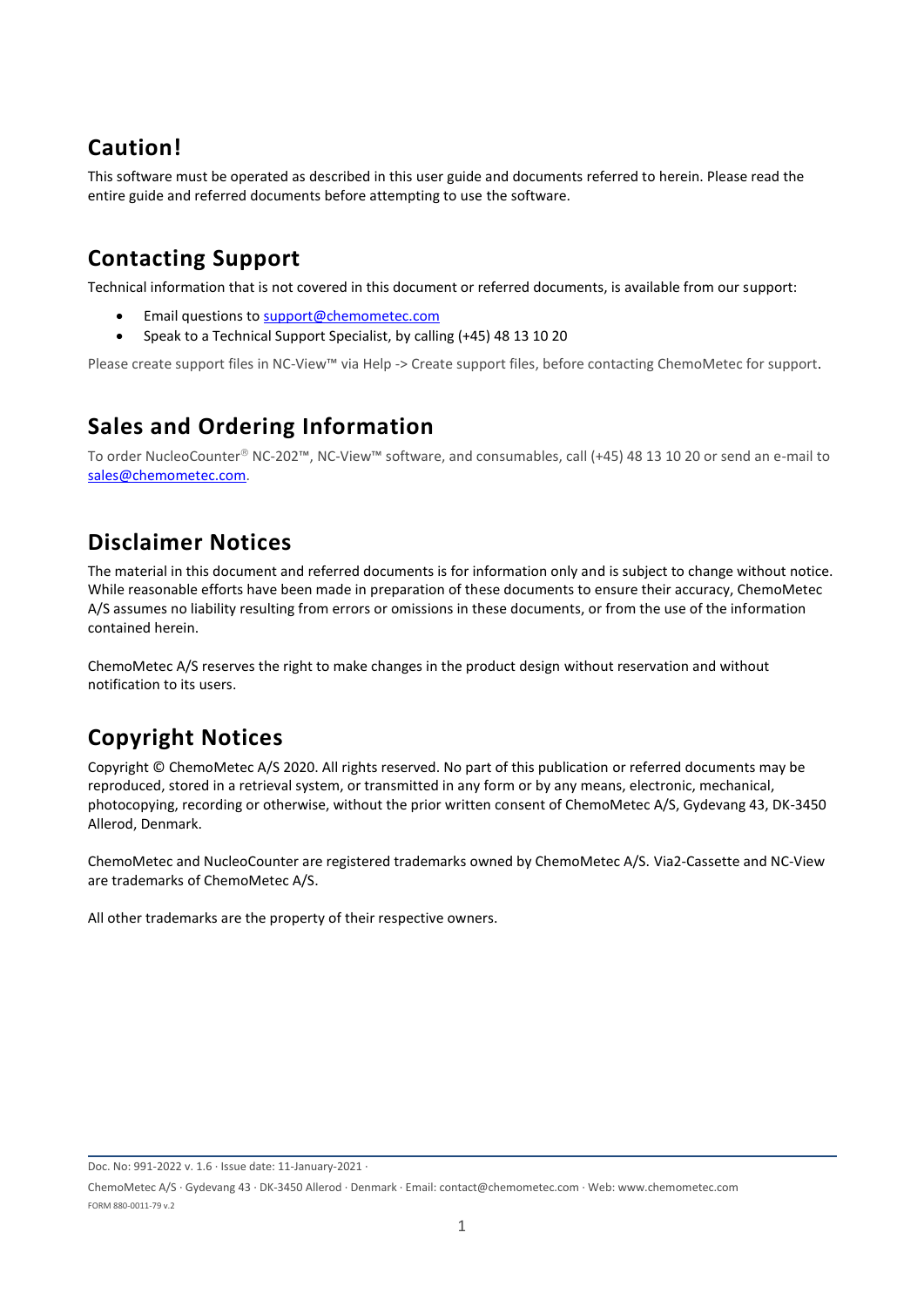# **Table of contents**

Doc. No: 991-2022 v. 1.6 · Issue date: 11-January-2021 ·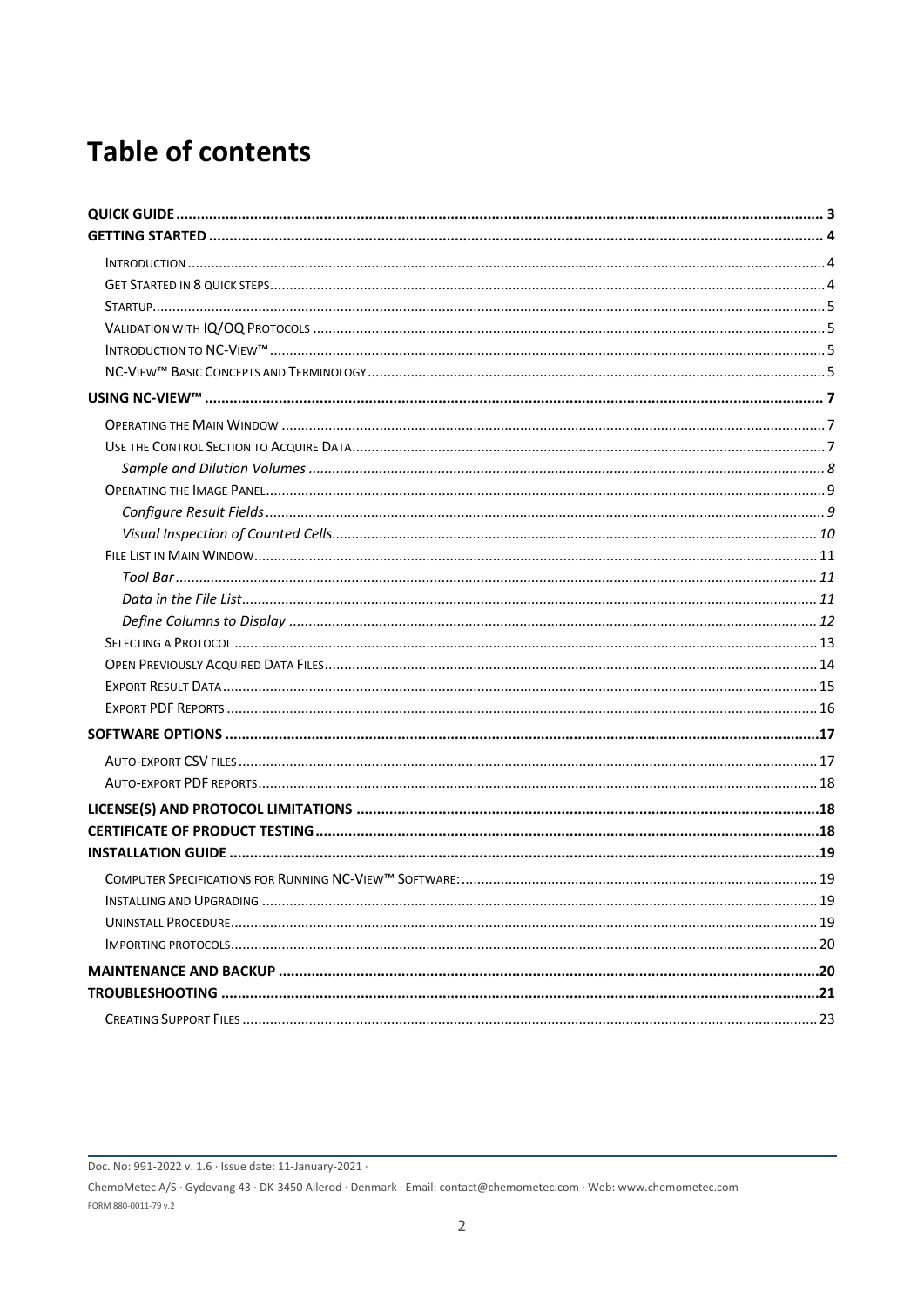## <span id="page-3-0"></span>**Quick Guide**

Start the NC-View<sup>™</sup> software via the *NC-View*<sup>™</sup> icon **in** the Windows start menu Once NC-View™ is open, NucleoCounter® NC-202™ will initialize. When the LED indicator on the instrument becomes green, the instrument is ready to use Select a protocol in the drop-down menu, or via the *Select Protocol* icon Load the Via2-Cassette™ with a cell sample and place it into the instrument cassette fixture OPTIONAL: enter *Sample ID* and *Operator name* Start the analysis by selecting the *Run* icon **b** or press the RUN button on the instrument  $\mathbf{6}$ A few moments later the result of the analysis will be displayed

Repeat steps 4, 5 and 6 to perform the same protocol on a new sample.

Doc. No: 991-2022 v. 1.6 · Issue date: 11-January-2021 ·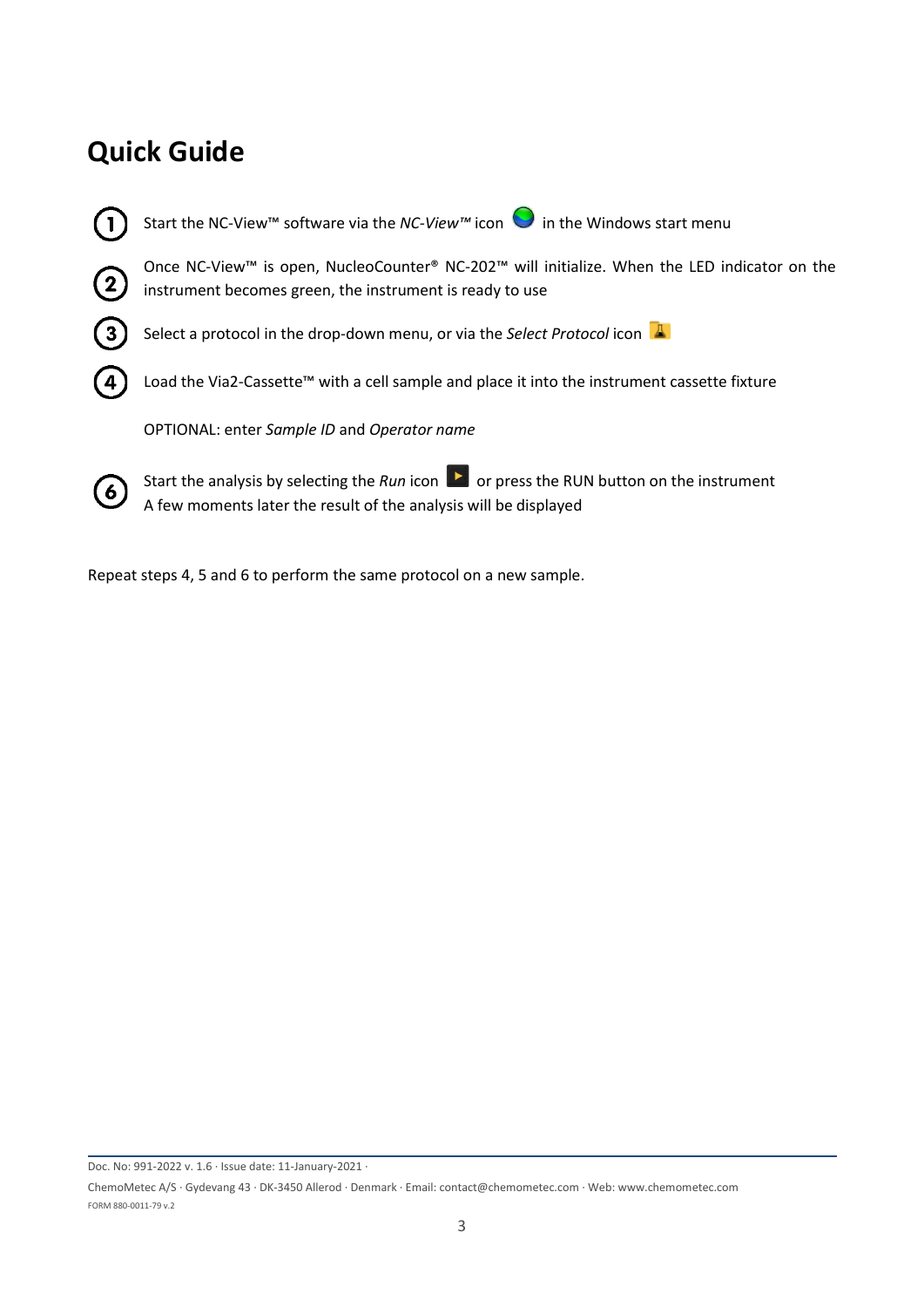## <span id="page-4-0"></span>**Getting Started**

#### <span id="page-4-1"></span>**Introduction**

The NC-View™ software is required for control and data acquisition with the NucleoCounter® NC-202™ instrument. NC-View™ is available for Windows 10 only – refer to th[e Installation Guide](#page-19-0) section for more information.

This manual is integrated into NC-View™. Pressing 'F1' while in NC-View™ will open the manual to the relevant section.

#### <span id="page-4-2"></span>**Get Started in 8 quick steps**

- 1. Log into your dedicated computer (se[e requirements\)](#page-19-1) with your Windows administrator credentials
- 2. Unpack the NucleoCounter® NC-202™ instrument and locate the software installation package on the USB key provided
- 3. Launch the Install NC-View™ X.X.X.X.exe (the Xs indicate the version number e.g. 1.0.60.0.exe) using administrator permissions. **WARNING**: Do NOT open the .bin file
- 4. Follow the on-screen instructions to install the camera and other device drivers. To complete installation, restart the computer
- 5. Next, open the NC-View™ Software in the Windows start menu
- 6. Insert the USB data cable included in a USB 3 port on the computer
- 7. Connect the NucleoCounter® NC-202™ instrument to the computer. Using the enclosed mini screwdriver, fasten the USB data cable with the screw lock mechanism to secure the connection
- 8. Insert the power cable into the outlet at the back of the NucleoCounter® NC-202™ and then connect it to a 3-prong outlet (i.e. including a grounding wire). The NucleoCounter® NC-202™ is ready to use when the RUN-indicator turns green (this may take a minute)

For more details see the [Installation Guide](#page-19-0) section below.

Doc. No: 991-2022 v. 1.6 · Issue date: 11-January-2021 ·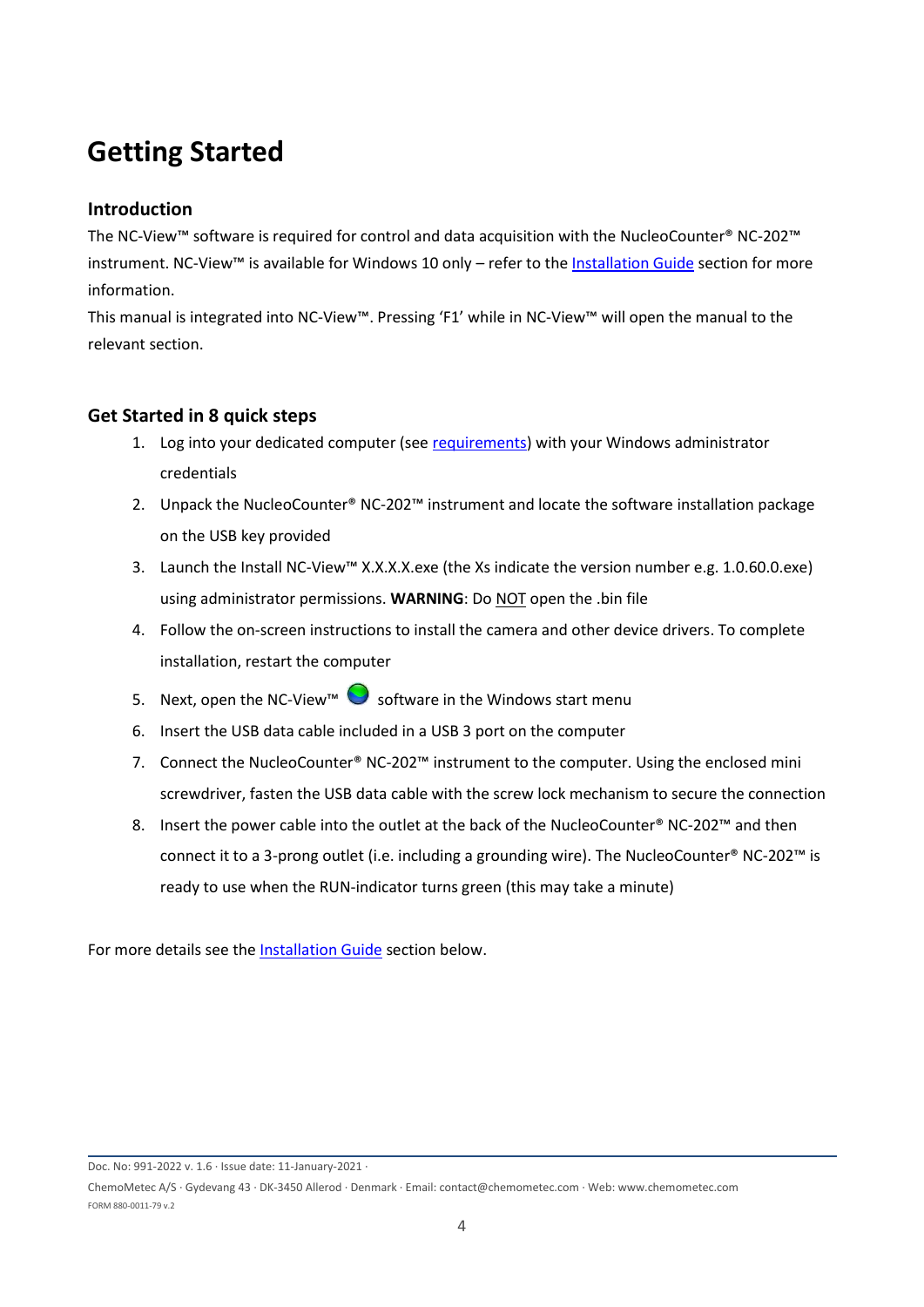#### <span id="page-5-0"></span>**Startup**

On the computer, open NC-View™ using the *NC-View™* icon in the Windows start menu. The instrument will initialize, and the motor can be heard aligning during this process. When the LED indicator on the instrument turns green and the *Run* icon **b** becomes enabled, the instrument is ready to use. If the NucleoCounter® NC-202™ fails to connect, ensure that the instrument is connected to the computer using the supplied USB cable and ensure power supply is connected to the main power outlet.

#### <span id="page-5-1"></span>**Validation with IQ/OQ Protocols**

For the initial NucleoCounter® NC-202™ installation or when the instrument has been moved to a new location, performing a system validation is recommended via the *Installation Qualification* (IQ) and *Operation Qualification* (OQ) protocols.

#### *Installation Qualification (IQ) and Operation Qualification (OQ)*

- 1. Start NC-View™ up via the *NC-View™* icon in the Windows start menu
- 2. Click the *Select Protocol* icon **A** to launch th[e Protocol Browser](#page-13-0)
- 3. In the Protocol Browser select the *NC-202 IQ/OQ* protocol
- 4. Press the *Run* icon **b** and select *IQ* or *OQ* protocols, respectively
- 5. Follow the instructions on-screen to perform the IQ and OQ test
- 6. After run has completed, a message will confirm whether the test has passed

#### <span id="page-5-2"></span>**Introduction to NC-View™**

For optimal user experience, a display resolution of  $1920 \times 1080$  pixels or higher is recommended. NC-View™ consists of multiple windows that can be moved and resized:

- [Main Window:](#page-7-0) Appears when NC-View™ is launched. It is used to operate the NucleoCounter® NC-202™, acquire data files and display acquired images
- [Protocol Browser:](#page-13-0) Used to select and manage protocols
- [File Browser:](#page-14-0) Shows the acquired data files (CM files) and is used to open files in the image display, export data or administrate data files

#### <span id="page-5-3"></span>**NC-View™ Basic Concepts and Terminology**

- *CM file*: A ChemoMetec proprietary file format that contains the images, the result data, and the metadata with file information. The file type is displayed as *.cm*
- *Protocol*: A file containing the settings on how the instrument acquires images, performs the image analysis, and presents the results

Doc. No: 991-2022 v. 1.6 · Issue date: 11-January-2021 ·

ChemoMetec A/S · Gydevang 43 · DK-3450 Allerod · Denmark · Email: contact@chemometec.com · Web: www.chemometec.com FORM 880-0011-79 v.2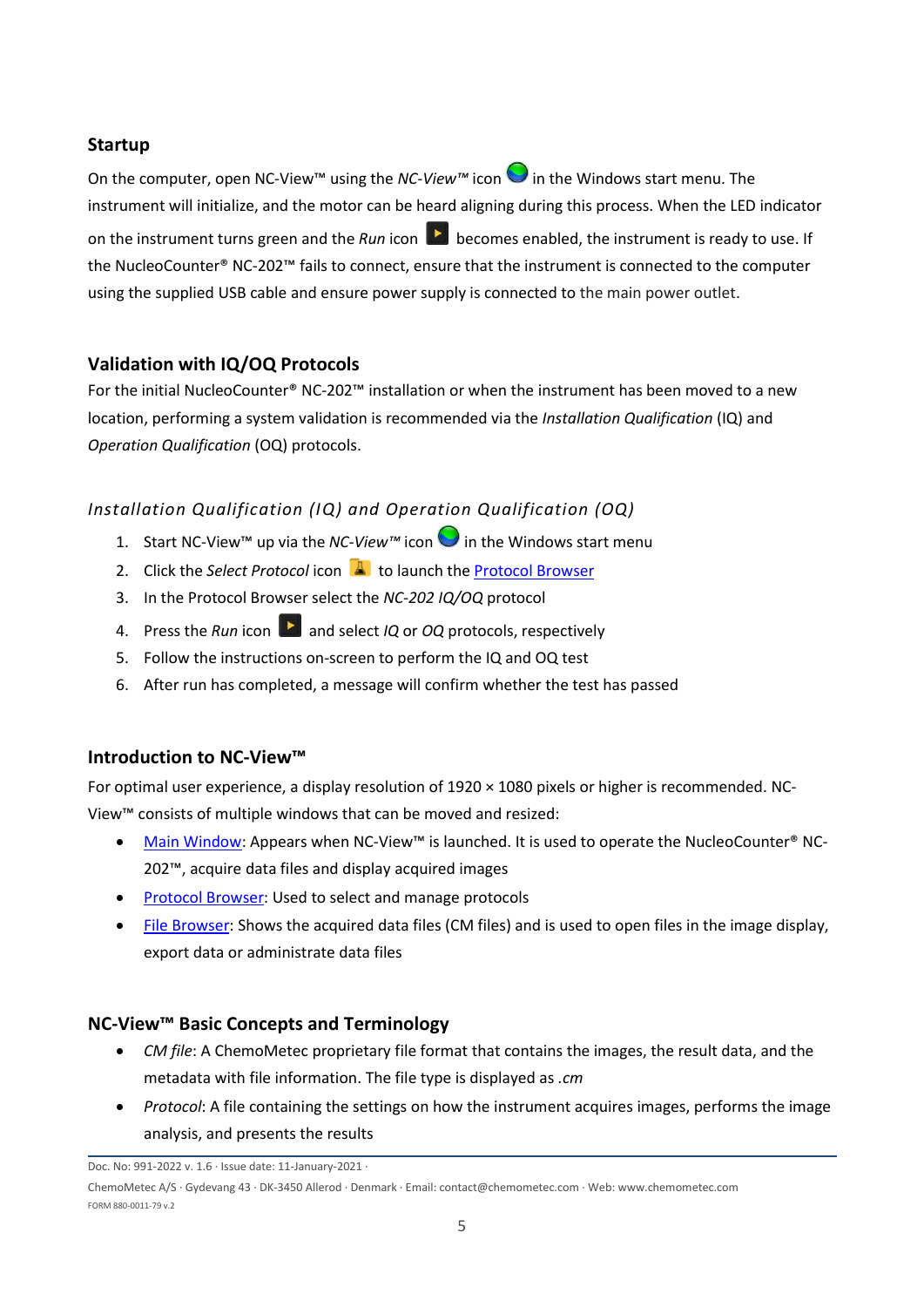• *View*: The photographed area of a cassette. A view typically contains two images, one for the UV channel and one for the green channel. A CM file may contain a variable number of views depending on the protocol

Doc. No: 991-2022 v. 1.6 · Issue date: 11-January-2021 ·

ChemoMetec A/S · Gydevang 43 · DK-3450 Allerod · Denmark · Email: contact@chemometec.com · Web: www.chemometec.com FORM 880-0011-79 v.2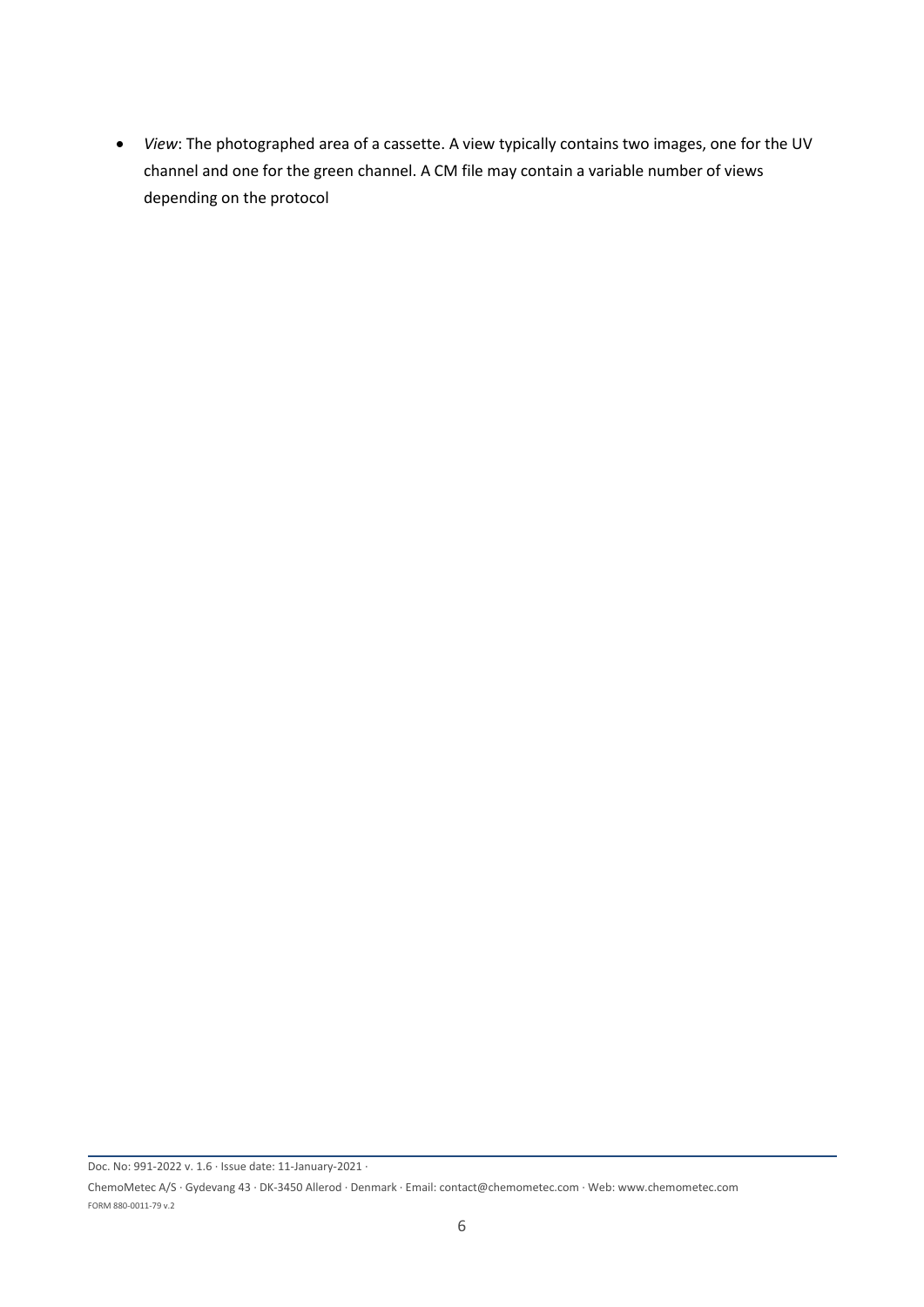# <span id="page-7-0"></span>**Using NC-View™**

#### <span id="page-7-1"></span>**Operating the Main Window**

The Main Window is divided into three areas (indicated by numbers in the image below):

- 1. The control section fo[r Acquisition](#page-7-2) of new files
- 2. The [Image Panel](#page-8-1) displaying images an[d Main Results](#page-9-1)
- 3. The [File List](#page-10-1) below the image is populated with the files acquired on the same date as the CM file displayed



#### **3 File List**

#### <span id="page-7-2"></span>**Use the Control Section to Acquire Data**

The control section on th[e Main Window](#page-7-1) is used for acquisition of new data.

- 1. Use the drop-down or the *Select Protocol* icon **A** and select the protocol of interest
- 2. Load the Via2-Cassette™ with the cell sample and place it into the cassette fixture OPTIONAL: Enter *Sample ID* and *Operator name*
- 3. Start the analysis using the *Run* icon  $\blacktriangleright$
- 4. The result will display after a few moments

NOTE: Acquisition can be aborted using the *Stop* icon

Once your analyses are complete, turn off the computer. There is no need to turn off the NucleoCounter® NC-202<sup>™</sup> after use as the power consumption is very low when not running a sample. The instrument is calibrated by ChemoMetec and no subsequent calibration is required.

Doc. No: 991-2022 v. 1.6 · Issue date: 11-January-2021 ·

ChemoMetec A/S · Gydevang 43 · DK-3450 Allerod · Denmark · Email: contact@chemometec.com · Web: www.chemometec.com FORM 880-0011-79 v.2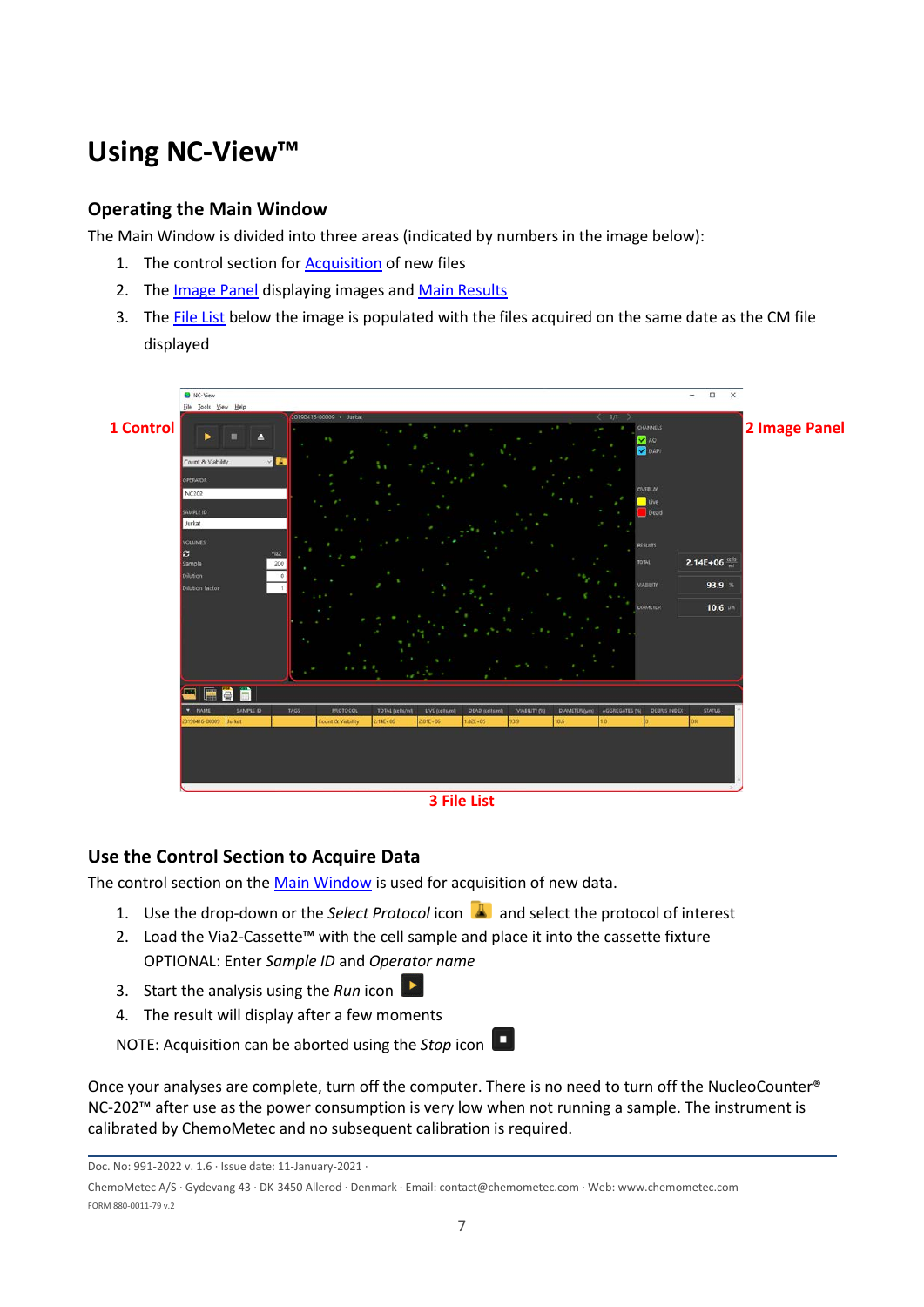| <b>Graphical User Interface</b>            | <b>Functions</b>                                                                |  |  |  |
|--------------------------------------------|---------------------------------------------------------------------------------|--|--|--|
|                                            | <b>Run</b>                                                                      |  |  |  |
|                                            | Start acquisition with the selected protocol                                    |  |  |  |
|                                            | <b>Stop</b>                                                                     |  |  |  |
|                                            | Stop a running acquisition session                                              |  |  |  |
|                                            | Eject                                                                           |  |  |  |
|                                            | Ejects the piston and releases the Via2-Cassette <sup>™</sup>                   |  |  |  |
| $\vee$ $\blacksquare$<br>Count & Viability | <b>Select Protocol</b>                                                          |  |  |  |
|                                            | Drop-down to select one of the 10 last used protocols. Click on the folder icon |  |  |  |
|                                            | to open the <b>Protocol Browser</b> , and select a protocol from the list       |  |  |  |
| <b>OPERATOR</b>                            | <b>Operator</b>                                                                 |  |  |  |
| <b>NC202</b>                               | User-defined input: For multiple operators using the same Windows login         |  |  |  |
| <b>SAMPLE ID</b>                           | Sample ID                                                                       |  |  |  |
|                                            | User-defined sample naming field                                                |  |  |  |
| <b>VOLUMES</b>                             | <b>Volumes</b>                                                                  |  |  |  |
| e<br>Via <sub>2</sub>                      | The user can enter the volume before starting an analysis. The dilution or      |  |  |  |
| Sample<br>200                              | concentration of the sample will be factored in when calculating the results    |  |  |  |
| <b>Dilution</b><br>$\mathbf 0$             |                                                                                 |  |  |  |
| <b>Dilution factor</b>                     |                                                                                 |  |  |  |

#### <span id="page-8-0"></span>*Sample and Dilution Volumes*

Information about the sample dilution can be provided prior to starting an analysis, and the dilution or concentration of the sample will be factored in when calculating the results.

- When selecting a protocol, the volumes fields will automatically update with the recommended volumes for the assay. The *Reload* icon  $\mathcal{C}$  will load the recommended volumes
- If the sample has been diluted, enter the used sample and dilution volumes, or simply enter the dilution factor
- The dilution factor is defined as the sample divided by the sum of all the volumes. Entering a number greater than 1 in the input field represents a dilution of the sample, whereas entering a number less than 1 represents a concentration of the sample. Subsequently, the volume field will automatically update to show the recommended volume
- If the sample has been concentrated, enter the original sample volume, and include the volume removed as a negative number in the dilution field or use the dilution factor as described above
- <span id="page-8-1"></span>• Depending on the selected protocol, a solution field may be present. If the volume of the sample or dilution is changed and a solution input field is present, it will be updated with the recommended solution volume to add. If the user changes the volume in the solution input field, this volume will not be automatically updated anymore

Doc. No: 991-2022 v. 1.6 · Issue date: 11-January-2021 ·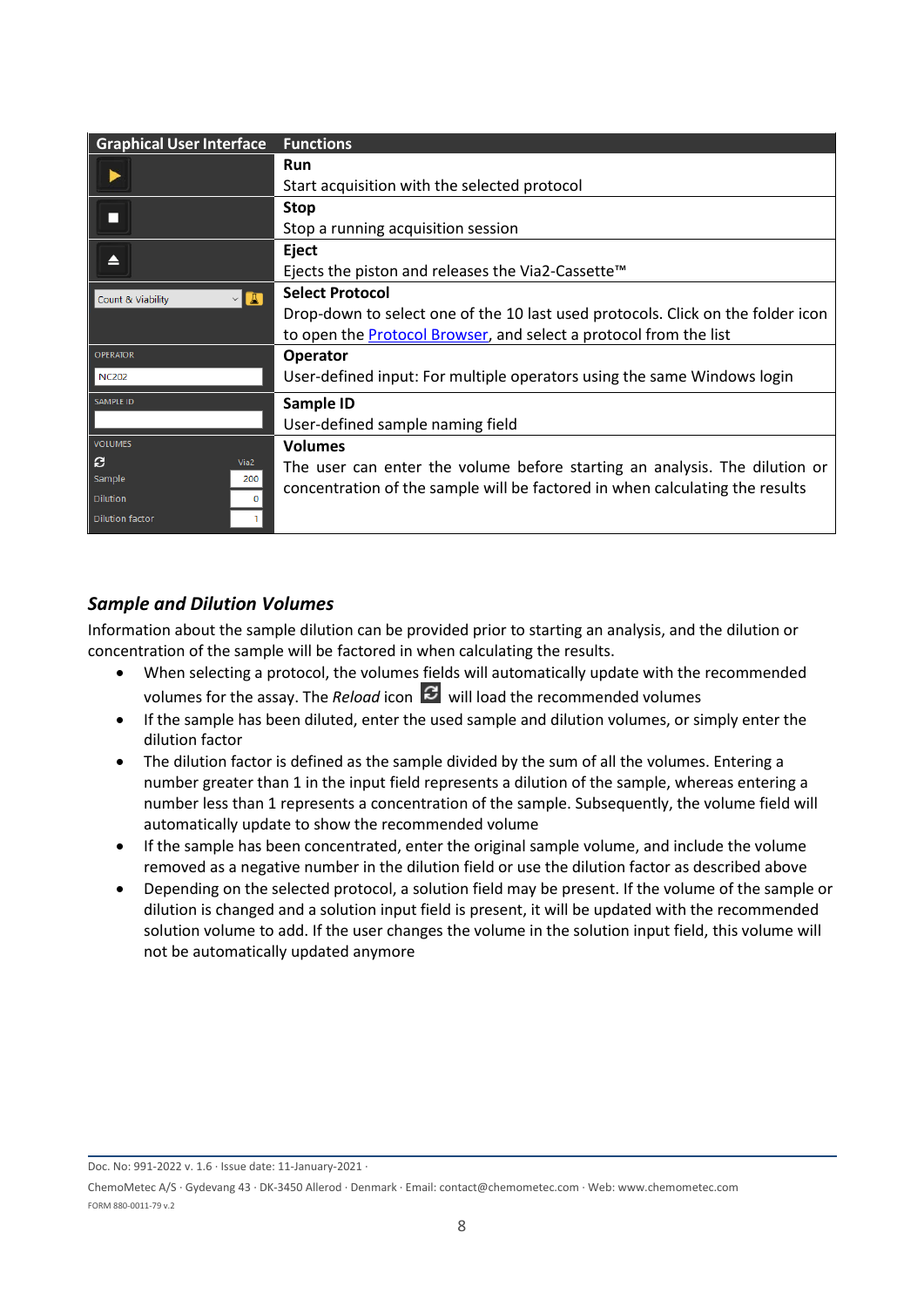#### <span id="page-9-0"></span>**Operating the Image Panel**

Fluorescent images can be reviewed in the image panel using the zooming functionality with the mouse scroll wheel while the pointer is inside the image view area. To move the image, click and hold the left mouse button and drag to a new image position. Display a CM file in the image display by clicking on the CM file in the **File List** or by opening th[e File Browser](#page-14-0) and double clicking on a CM file.



#### <span id="page-9-1"></span>*Configure Result Fields*

On the right side of the image panel, three results fields are shown. These fields can be configured when a CM file is displayed by right clicking on the results category, for example *Diameter*, and selecting the desired result output.

| <b>Graphical User Interface</b> | <b>Functions</b>                                                                |
|---------------------------------|---------------------------------------------------------------------------------|
| 20190416-00009 · Jurkat         | Name and ID                                                                     |
|                                 | File name and sample ID of the current CM file displayed                        |
| 1/1                             | <b>Previous and next view</b>                                                   |
|                                 | Click to change display if file contains multiple views                         |
| <b>CHANNELS</b>                 | <b>Channels</b>                                                                 |
| $\blacktriangledown$ AO         | List of channels in the current image. Click on a channel color to disable or   |
| <b>V</b> DAPI                   | enable the display of this channel                                              |
| <b>OVERLAY</b>                  | <b>Overlays</b>                                                                 |
| $\blacktriangledown$ Live       | List of overlays in the currently displayed image. Click on an overlay color to |
| Dead                            | enable or disable the display of the overlay. Utilize this function for visual  |
|                                 | inspection of the counted cells                                                 |

Doc. No: 991-2022 v. 1.6 · Issue date: 11-January-2021 ·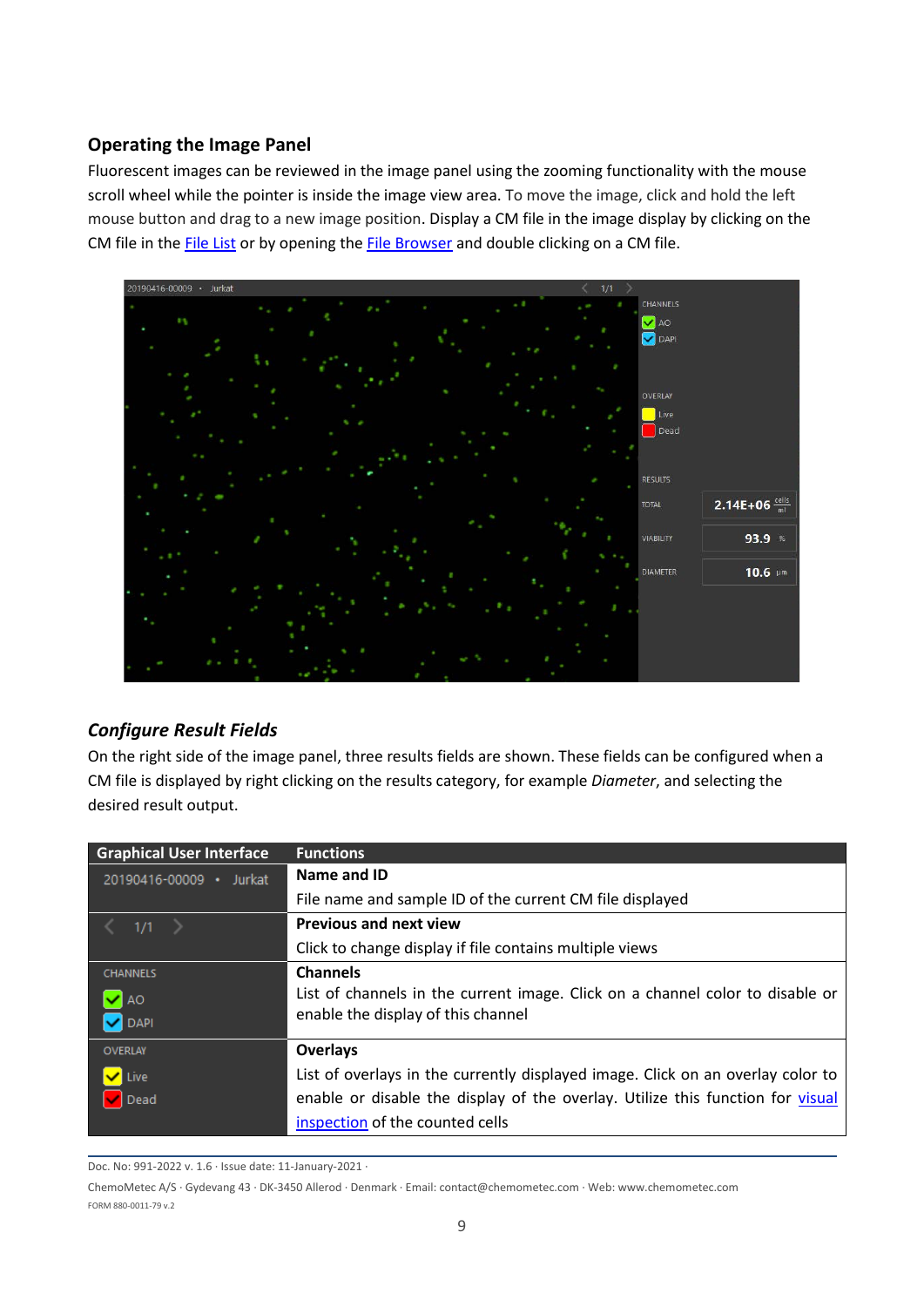#### <span id="page-10-0"></span>*Visual Inspection of Counted Cells*

The overlays within a CM file can be used to visually inspect how the cells are counted by clicking the *Live* and *Dead* overlay checkboxes to enable the display of both overlays.



<span id="page-10-1"></span>Doc. No: 991-2022 v. 1.6 · Issue date: 11-January-2021 ·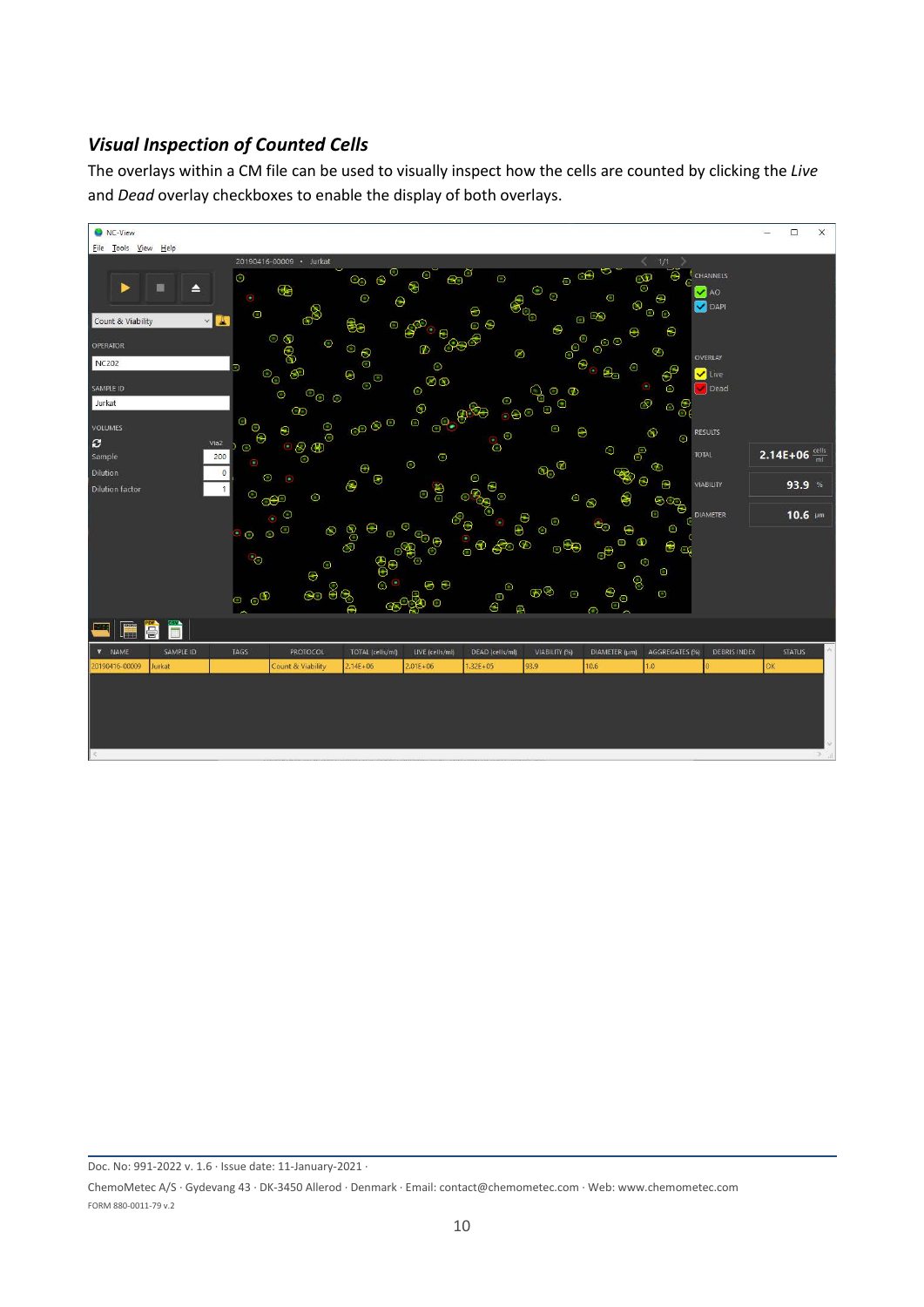#### <span id="page-11-0"></span>**File List in Main Window**

The file list below the image shows the files acquired on the same date as the displayed CM file.

#### <span id="page-11-1"></span>*Tool Bar*

The tool bar at the top of the file list contains the following icons:



[File Browser:](#page-14-0) Find CM files that open in the image display or administrate data files



[Export Result Data:](#page-15-0) Select file(s) and click the *Copy selected table data* icon to copy the data for the selected files to the clipboard. Data can subsequently be pasted into a spreadsheet



[PDF Report:](#page-16-0) Create PDF reports for selected CM file(s)

[CSV Export:](#page-14-0) Create a CSV file for the selected CM file

#### <span id="page-11-2"></span>*Data in the File List*

There are two types of columns in the file list and [File Browser,](#page-14-0) *File information columns* and *Result columns*. The file information columns can be used to sort the file list by clicking on the column header. Sort the information in ascending or descending order by using the up and down arrows ( $\nabla$  and  $\triangle$ ).

- File information columns
	- o Name CM file name: date and run count
	- o Time Timepoint for when the CM file was created
	- o Sample ID User defined sample ID
	- $\circ$  [Tags](#page-14-0) Tags that have been added to the CM file
	- o Protocol Protocol name used when generating the CM file
	- o Media Media type (typically Via2-Cassette™)
	- o User Windows username used when generating the CM file
	- o Operator Operator name used when generating the CM file
	- o Approved by Windows username used for approving the CM file
	- o Instrument Serial number of the instrument used for generating the CM file
- Result columns
	- o Total (cells/ml) Total cell concentration
	- o Live (cells/ml) Live cell concentration
	- o Dead (cells/ml) Dead cell concentration
	- o Viability (%) Percentage of live cells in the sample
	- o Diameter (µm) Median size estimation of the cells
	- o Aggregates (%) Percentage of cells in aggregates with five or more cells

Doc. No: 991-2022 v. 1.6 · Issue date: 11-January-2021 ·

ChemoMetec A/S · Gydevang 43 · DK-3450 Allerod · Denmark · Email: contact@chemometec.com · Web: www.chemometec.com FORM 880-0011-79 v.2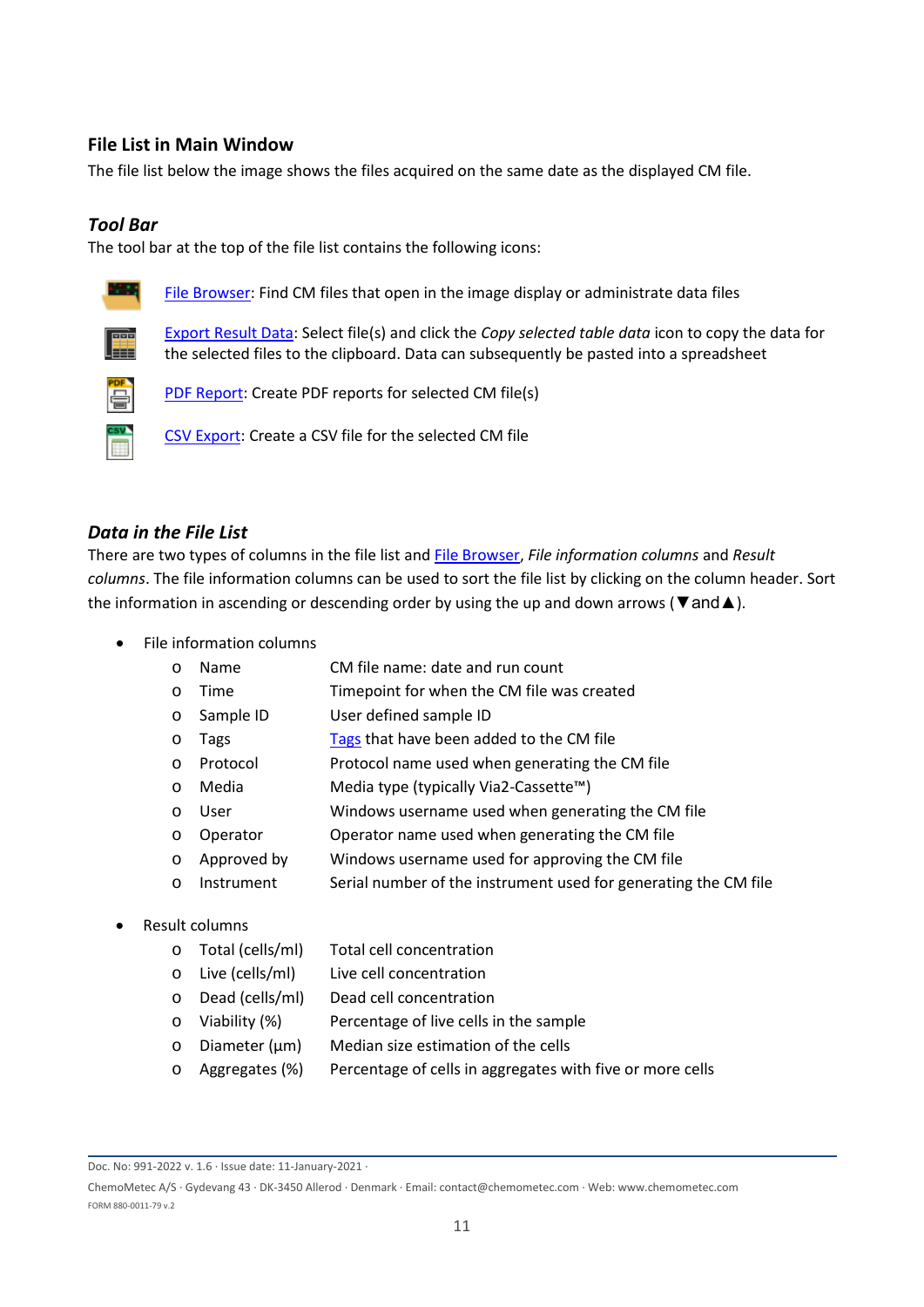| ○ Debris Index |        | Index of debris events in relation to the cell count. E.g. if the total cell      |
|----------------|--------|-----------------------------------------------------------------------------------|
|                |        | count is $2 \times 10^6$ cells/ml and debris index is 50, the amount of debris is |
|                |        | approximately $1 \times 10^6$ events/ml. The index value is rounded to the        |
|                |        | nearest 5.                                                                        |
| $\circ$        | Status | Shows Ok or warnings such as Foreign object detected or Out of range              |

NOTE: Not all result columns will be available for all CM file types

Warnings that appear in the status column for a CM file:

| $\bullet$ | Out of range $(5 \times 10^4 - 1 \times 10^7 \text{ cells/ml})$ | The cell concentration in the Via2-Cassette™ is lower<br>than $5 \times 10^4$ cells/mL or higher than $1 \times 10^7$ cells/ml |
|-----------|-----------------------------------------------------------------|--------------------------------------------------------------------------------------------------------------------------------|
| $\bullet$ | <b>Bubble detected</b>                                          | A bubble that significantly affects the results is detected<br>and removed from the analysis.                                  |
| $\bullet$ | Foreign object detected                                         | A foreign object that significantly affects the results is<br>detected and removed from the analysis.                          |

#### <span id="page-12-0"></span>*Define Columns to Display*

In the [File Browser](#page-14-0) and file list in the [Main Window,](#page-7-0) a filter can be used to toggle column display by rightclicking on the heading row, opening the display columns dialog box. Select the column headings to be displayed.



NOTE: File *Name* is pre-selected

Doc. No: 991-2022 v. 1.6 · Issue date: 11-January-2021 ·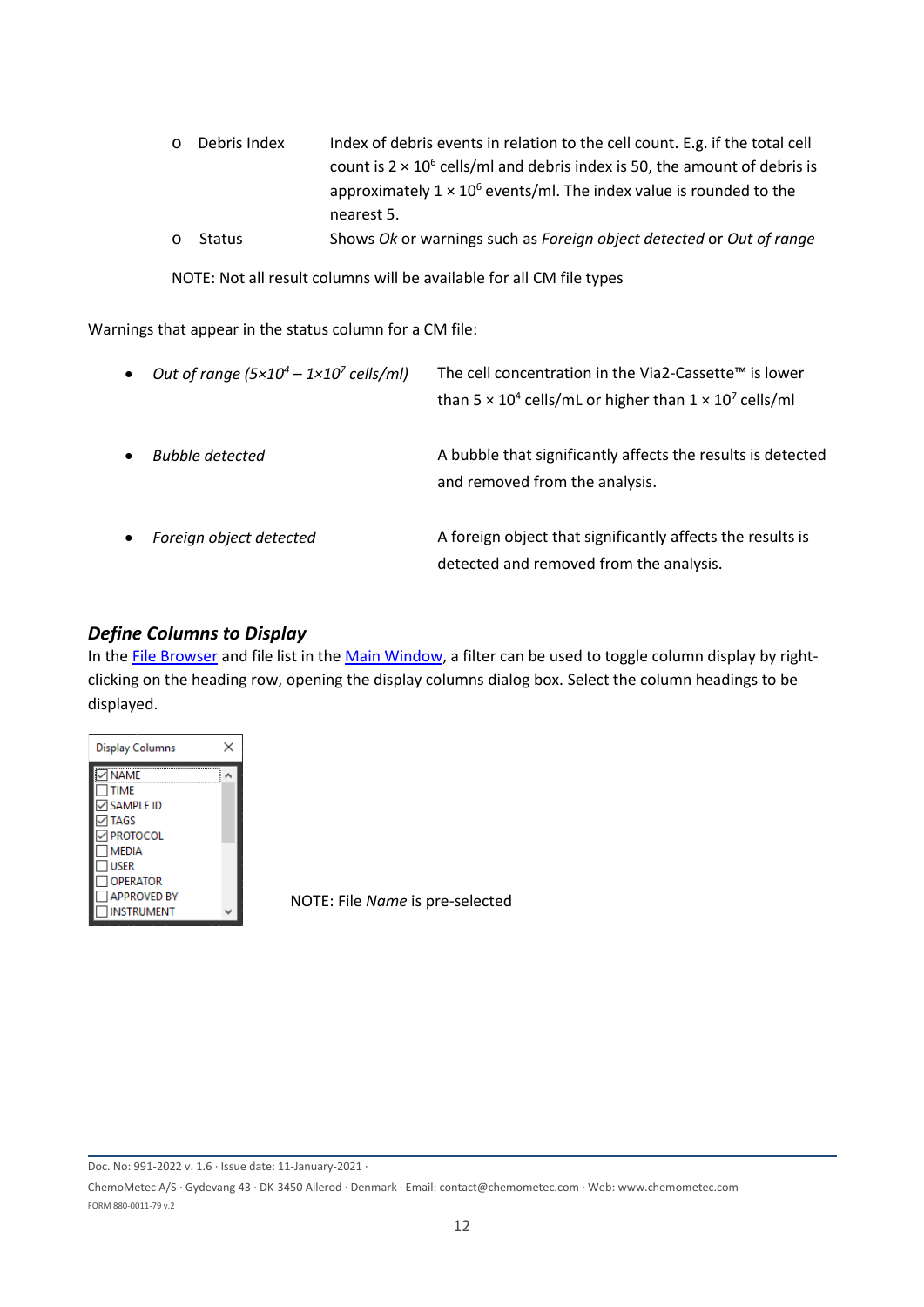#### <span id="page-13-0"></span>**Selecting a Protocol**

A protocol is a file that contains settings for how the instrument acquires images and how the images are analyzed. Protocols are selected via the Protocol Browser or the drop-down menu. The Protocol Browser is opened from the *Main Window* with the *Protocol Browser* icon **4**. By selecting a protocol and clicking the *Application note* icon, an application note for the selected assay will be displayed.

| <b>Protocol Browser</b> |                              |                |             |                 |                  |              | ×          |
|-------------------------|------------------------------|----------------|-------------|-----------------|------------------|--------------|------------|
|                         |                              |                |             |                 |                  |              |            |
| <b>USERS</b>            | <b>TITLE</b>                 | <b>VERSION</b> | <b>USER</b> | <b>OPERATOR</b> | <b>LOCKED BY</b> | <b>TYPE</b>  | $\wedge$   |
| All Users               | <b>Count &amp; Viability</b> | 1.1            |             |                 |                  | <b>NC202</b> |            |
| <b>USER</b>             | NC202 IQ/OQ                  | 1.0            |             |                 |                  | <b>NC202</b> |            |
|                         |                              |                |             |                 |                  |              |            |
|                         |                              |                |             |                 |                  |              |            |
|                         |                              |                |             |                 |                  |              |            |
|                         |                              |                |             |                 |                  |              |            |
|                         |                              |                |             |                 |                  |              |            |
|                         |                              |                |             |                 |                  |              |            |
|                         |                              |                |             |                 |                  |              | $\searrow$ |
|                         | $\,<$                        |                |             |                 |                  |              |            |
|                         |                              |                |             |                 | Select           | Cancel       |            |

| <b>Graphical User Interface</b> | <b>Functions</b>                                                                                     |
|---------------------------------|------------------------------------------------------------------------------------------------------|
|                                 | <b>Application Note</b>                                                                              |
|                                 | Opens the application note for the selected protocol                                                 |
|                                 | <b>Import Protocol</b>                                                                               |
|                                 | Opens a new dialog box in which cmsx or cmsu protocol files can be selected<br>for import            |
| <b>USERS</b>                    | <b>Users</b>                                                                                         |
| All Users<br><b>USER</b>        | All Users or a single user can be selected as a search tool for locating the<br>protocol of interest |

Doc. No: 991-2022 v. 1.6 · Issue date: 11-January-2021 ·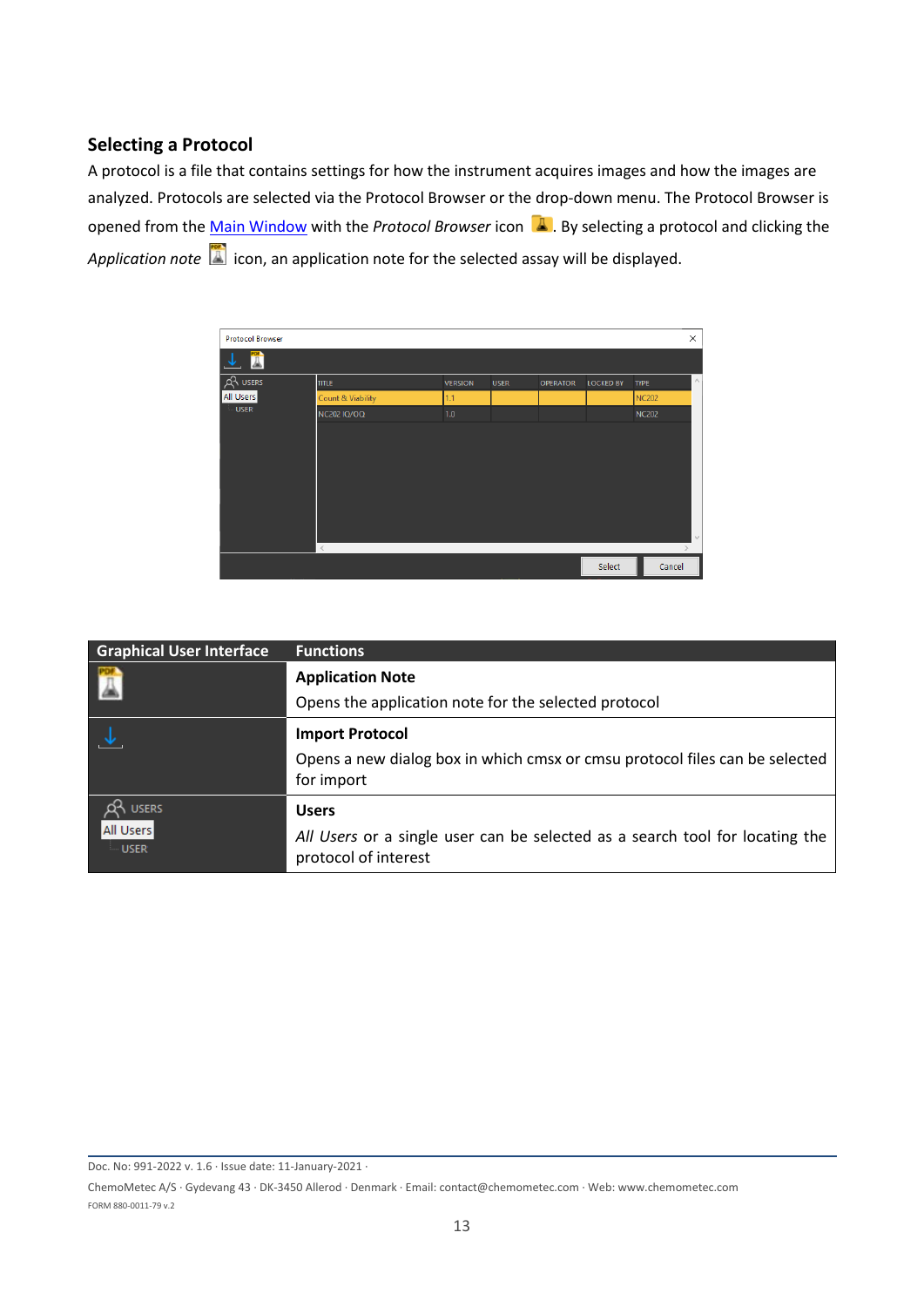#### <span id="page-14-0"></span>**Open Previously Acquired Data Files**

The File Browser provides an overview of the stored CM files. To open the File Browser, click on the *File*  Browser icon in the [Main Window.](#page-7-0) When double-clicking on a CM file, it will open in the image panel on the Main Window. This will also update the [File List](#page-11-0) in the Main Window with the CM files acquired on the same date as the opened file. [Sorting](#page-11-2) CM files, [Column Types](#page-11-2) an[d Column Display Configuration](#page-12-0) work in the same way as with the **File List** (for more information see below).

| <b>O</b> File Browser                         |                                            |           |                   |              |              |              |      |                                        |                                                                                                                 |          | □<br>$\times$ |
|-----------------------------------------------|--------------------------------------------|-----------|-------------------|--------------|--------------|--------------|------|----------------------------------------|-----------------------------------------------------------------------------------------------------------------|----------|---------------|
| <b>E</b><br>$\blacksquare$<br>$\times$ $\tau$ |                                            |           |                   |              |              |              |      |                                        |                                                                                                                 |          |               |
| A USERS                                       | $\nabla$ NAME                              | SAMPLE ID | <b>PROTOCOL</b>   |              |              |              |      |                                        | TOTAL (cells/ml) LIVE (cells/ml) DEAD (cells/ml) VIABILITY (%) DIAMETER (µm) AGGREGATES (%) DEBRIS INDEX STATUS |          |               |
| <b>All Users</b>                              | 20190416-00009                             | Jurkat    | Count & Viability | $2.14E + 06$ | $2.01E + 06$ | $1.32E + 05$ | 93.9 | 10.6                                   | 1.0 <sub>1</sub>                                                                                                | $\Omega$ | OK            |
| <b>USER</b><br>$\bigotimes$ TAGS<br>All Tags  |                                            |           |                   |              |              |              |      |                                        |                                                                                                                 |          |               |
| $\boxed{\overrightarrow{m}}$ date             |                                            |           |                   |              |              |              |      |                                        |                                                                                                                 |          |               |
| 2016 2017 2018 2019 >                         |                                            |           |                   |              |              |              |      |                                        |                                                                                                                 |          | $\mathcal{M}$ |
| Feb Mar<br>Apr May Jun<br>Jan                 |                                            |           |                   |              |              |              |      |                                        |                                                                                                                 |          |               |
| Aug Sep Oct Nov Dec<br>Jul                    |                                            |           |                   |              |              |              |      |                                        |                                                                                                                 |          |               |
| - 6 -<br>$-5$<br>7<br>3<br>$\overline{A}$     |                                            |           |                   |              |              |              |      |                                        |                                                                                                                 |          |               |
| 11  12  13  14<br>10 <sup>1</sup>             |                                            |           |                   |              |              |              |      |                                        |                                                                                                                 |          |               |
| 18 19 20 21<br>16<br>17 <sup>°</sup>          |                                            |           |                   |              |              |              |      |                                        |                                                                                                                 |          |               |
| 23 24 25 26 27 28<br>22<br>29 30              | <write comment="" here="" your=""></write> |           |                   |              |              |              | 局    | <write here="" tag="" your=""></write> |                                                                                                                 |          | ြိ            |

Right click on one or more selected CM files to open a menu with the following options:

- *Reuse the run input parameters*: Updates the input fields on the Main Window with the parameters that the selected file was acquired with
- *Copy file(s) to folder*: Opens a new window where files can be copied to another destination
- *Sign Data*: When using the *Secure Mode* feature in NC-View™, a new window will appear, requesting to sign the selected CM files
- *Change sample ID*: The *Sample ID* for one or more selected files can be changed in a new window
- *Properties*: File properties of a selected CM file open in a new window

Doc. No: 991-2022 v. 1.6 · Issue date: 11-January-2021 ·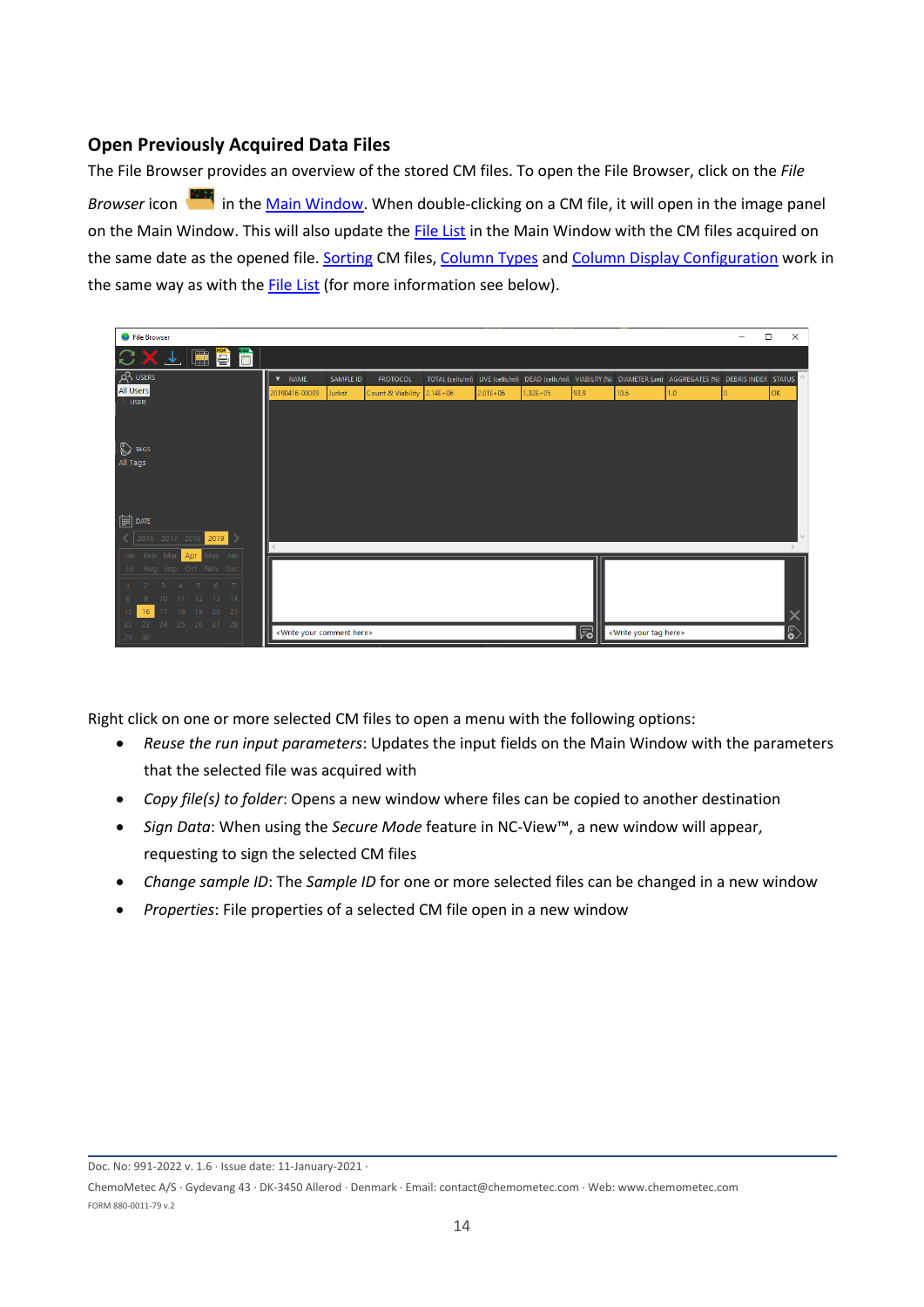| Icon                              | <b>Functions</b>                                                                  |
|-----------------------------------|-----------------------------------------------------------------------------------|
| Ç                                 | Synchronize                                                                       |
|                                   | Synchronization will update the listing of the CM files in the File Browser       |
|                                   | <b>Delete file</b>                                                                |
| X                                 | This action will delete the selected CM files                                     |
|                                   | <b>Import CM files</b>                                                            |
|                                   | Select the location of CM files to be imported into the File Browser. To export   |
|                                   | CM files simply select one or more files and drag and drop them to the desired    |
|                                   | destination                                                                       |
| <u>ਰਹਰ</u>                        | Copy selected table data                                                          |
| Ħ                                 | Copies the selected table data to the clipboard so it can be pasted into another  |
|                                   | application                                                                       |
| 骨                                 | <b>Create PDF report</b>                                                          |
|                                   | Select one or more files and click this icon to create a PDF report for each file |
|                                   | <b>Create CSV file</b>                                                            |
|                                   | Select a file (one only) and click this icon to create a CSV file from it         |
| Q <sup>2</sup> USERS              | <b>Users</b>                                                                      |
|                                   | Select all users or a single user to locate the specific CM files of interest     |
| <b>S</b> TAGS                     | <b>Tags</b>                                                                       |
|                                   | Select all tags or a single tag to locate the specific CM files of interest       |
| $\boxed{\overrightarrow{m}}$ date | <b>Calendar</b>                                                                   |
|                                   | Select year, month, and day to locate the specific CM files of interest           |
| ్                                 | <b>Add Comment to CM file</b>                                                     |
|                                   | The user can add comments to a CM file. Note that comments are permanent          |
|                                   | and cannot be deleted                                                             |
| ఏ                                 | <b>Add Tag</b>                                                                    |
|                                   | User-defined keywords (e.g. project name) can be added to CM files as a tag for   |
|                                   | improved searchability                                                            |
|                                   | <b>Delete Tag</b>                                                                 |
|                                   | Select a tag in a CM file to delete                                               |

#### <span id="page-15-0"></span>**Export Result Data**

- 1. Select one or multiple files in the [File List](#page-11-0) of the [Main Window](#page-7-0) or in th[e File Browser](#page-14-0)
- 2. Click on the *Copy selected table data to clipboard* icon **the** *copy* the data for the selected files or all shown files to the clipboard. Alternatively, right click on the file list and select *Copy table data to clipboard* to copy the data for all shown files to the clipboard
- 3. Paste the data into a spreadsheet

Doc. No: 991-2022 v. 1.6 · Issue date: 11-January-2021 ·

ChemoMetec A/S · Gydevang 43 · DK-3450 Allerod · Denmark · Email: contact@chemometec.com · Web: www.chemometec.com FORM 880-0011-79 v.2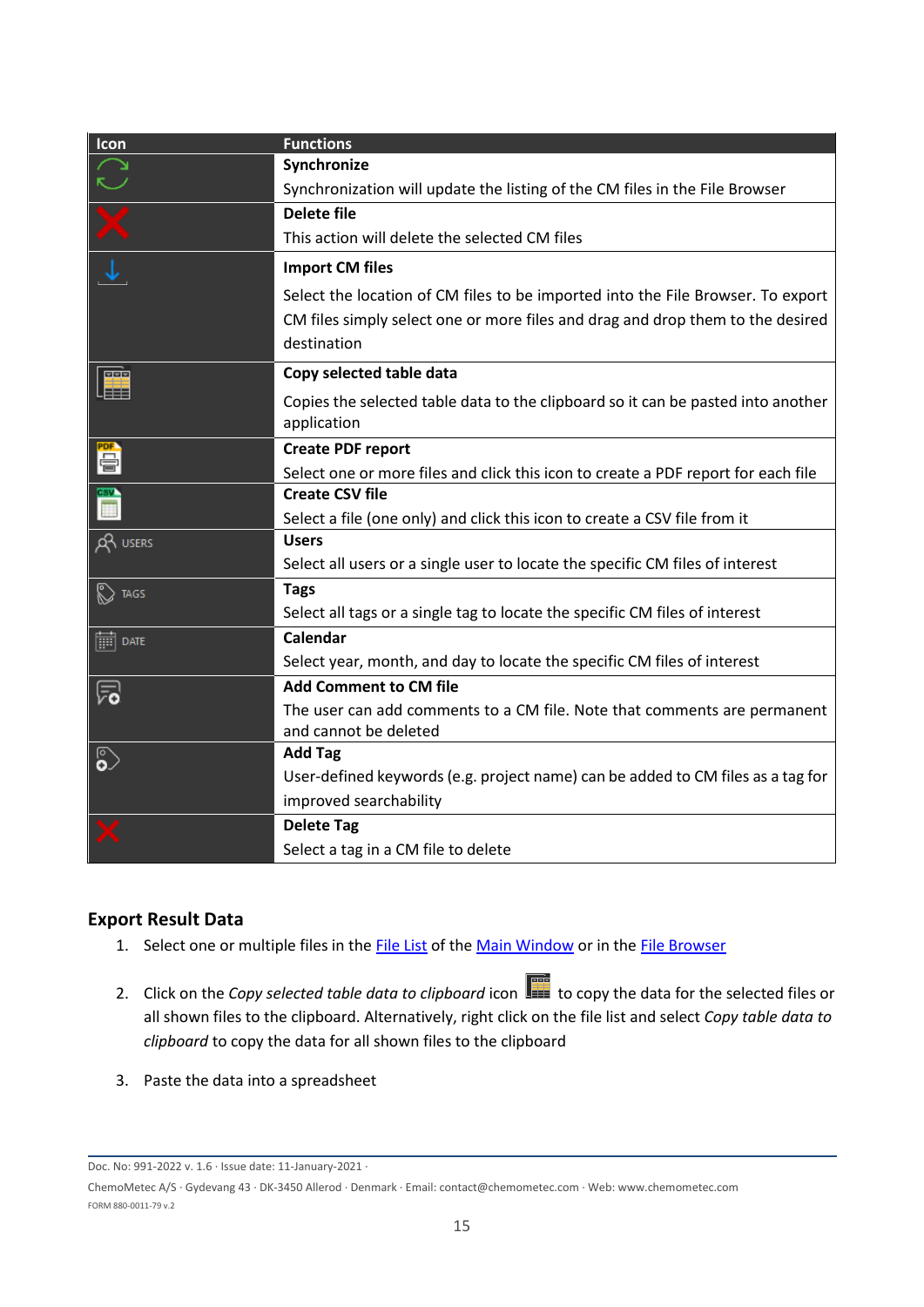#### <span id="page-16-0"></span>**Export PDF Reports**

- 1. Select one or multiple files in the file list of the [Main Window](#page-7-0) or in the [File Browser](#page-14-0)
- 2. Click the PDF report icon  $\Box$  to open the print options window
- 3. The PDF report name is named as the CM file name by default. If a single file is selected, the PDF file name can be edited
- 4. To select the destination folder for the PDF file(s), use the folder icon
- 5. Select the print options (Merge PDFs, Paper Size, Result Tables, Images, Signatures) and click *Ok* to save the PDF report(s).

NOTE: When selecting Merge PDFs for multiple files, the PDF reports are combined into one PDF document

| <b>PDF Generation Options</b>      |                                |                 | ×                    |
|------------------------------------|--------------------------------|-----------------|----------------------|
| File Name:                         | 20201202-00001                 |                 | Merge PDF's          |
| Folder:                            | C:\Users\Public\Documents      |                 |                      |
| Paper Size:                        | A4                             |                 | O Portrait Landscape |
| Result Tables                      |                                |                 |                      |
| $\sqrt{}$ Images                   |                                |                 |                      |
|                                    | O First • All • Selection:     |                 |                      |
|                                    | Slice of Image: 0 25 %         | • 50%<br>• 75 % | • 100 %              |
| $\overline{\mathbf{v}}$ Signatures |                                |                 |                      |
| Created by:                        | name / date                    | Signed by:      | name / date          |
|                                    | $\vee$ Show PDF after creation | Ok              | Cancel               |

Doc. No: 991-2022 v. 1.6 · Issue date: 11-January-2021 ·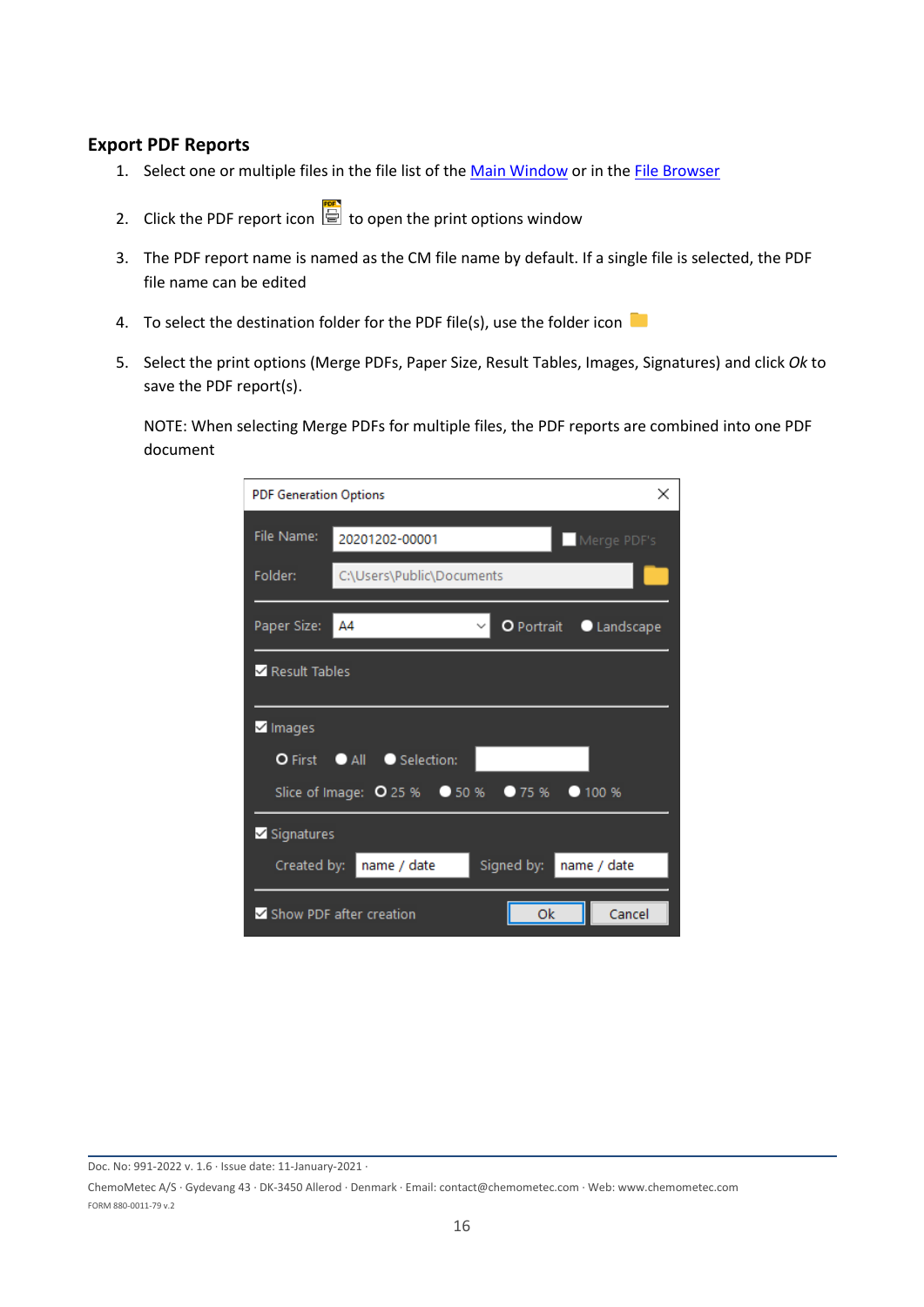# <span id="page-17-0"></span>**Software Options**

Locate software options in the menu line of the [Main Window.](#page-7-0) Select *Tools* in the menu line and then *Options*. The Options window has three tabs: *General*, *Auto Export* and *Authorization*. In the *Auto Export* tab, the application can be setup to autogenerate CSV and/or PDF reports for different events. From the *Authorization* tab, NC-View™ can be configured to require a user to login when launching the application. Furthermore, this tab can be used to activate the *Secure Mode* feature. For details see the NC-View™ NC-202™ Secure Mode Guide (doc. No. 991-2021).

#### <span id="page-17-1"></span>**Auto-export CSV files**

1. To auto-export CSV files, select the *Auto Export* tab in the Options window

| Options                                                                           |       |        |
|-----------------------------------------------------------------------------------|-------|--------|
| General Auto Export Authorization<br>CSV (Comma-Separated Values)                 |       |        |
| ○ On New Data <b>O</b> Overwrite<br>$\Box$ On Change $\Box$ New<br>$\Box$ On Sign |       |        |
| PDF (Portable Document Format)                                                    |       |        |
| On New Data © Overwrite<br>$\Box$ On Change<br>$\Box$ On Sign                     | ○ New |        |
|                                                                                   | OК    | Cancel |

- 2. Select the events that trigger the auto-export of CSV files: Select 'On New Data' to enable autoexport when new data is acquired; Select 'On Change' to enable auto-export when data is changed (this includes changing the Sample ID, adding or deleting a tag, or adding a comment to a data set); Select 'On Sign' to enable auto-export when data is signed
- 3. Choose whether the CSV file should be overwritten with a new event or if a new CSV file should be created with every new event enabled
- 4. Click the folder icon to select the destination folder

Doc. No: 991-2022 v. 1.6 · Issue date: 11-January-2021 ·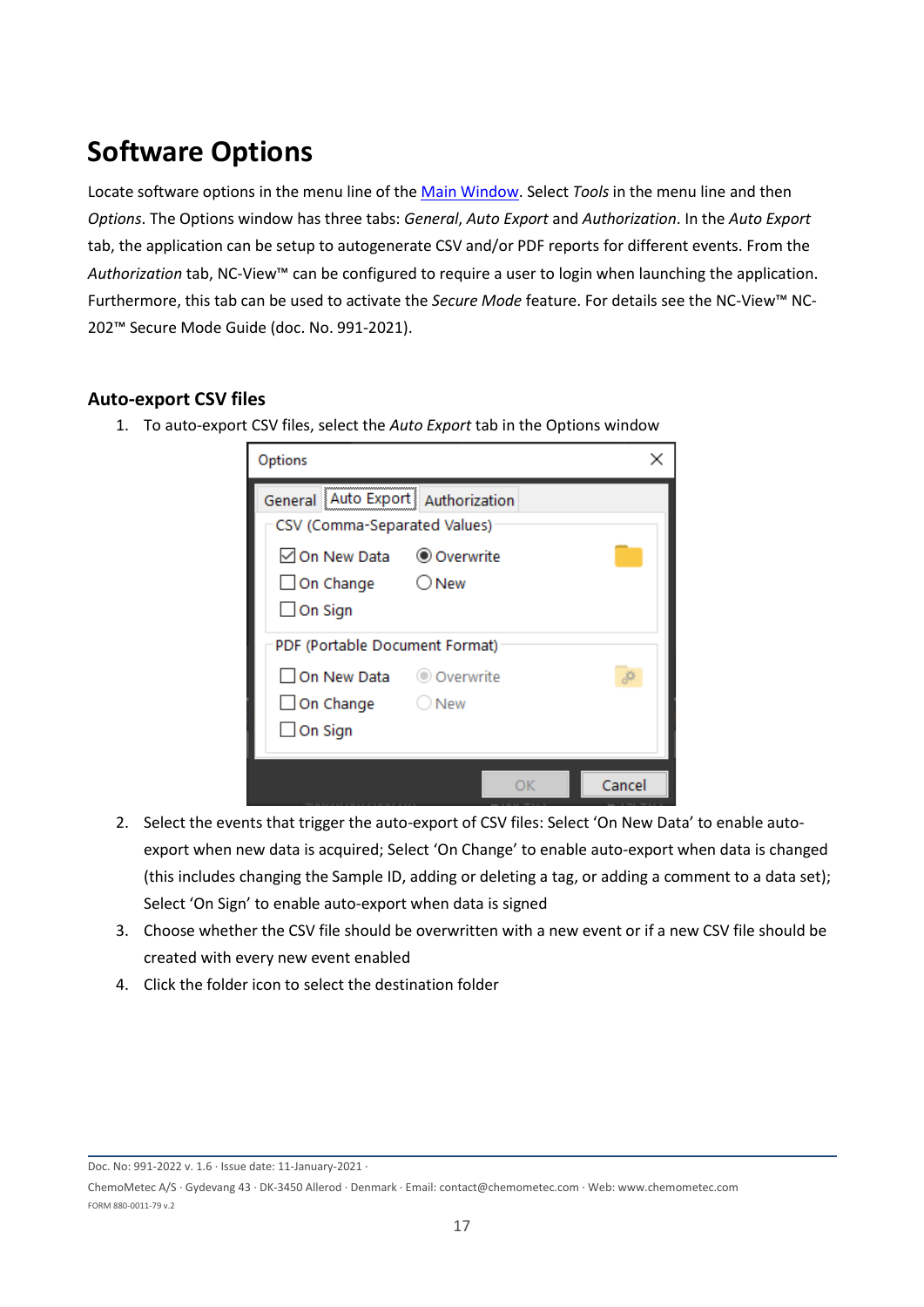#### <span id="page-18-0"></span>**Auto-export PDF reports**

1. To auto-export PDF files, select the *Auto Export* tab in the Options window

| Options                                                                                                            |    |        |
|--------------------------------------------------------------------------------------------------------------------|----|--------|
| General Auto Export Authorization<br>CSV (Comma-Separated Values)<br>$\Box$ On Change $\Box$ New<br>$\Box$ On Sign |    |        |
| PDF (Portable Document Format)<br>$\Box$ On Change $\Box$ New<br>$\Box$ On Sign                                    |    |        |
|                                                                                                                    | ОΚ | Cancel |

- 2. Select the events that trigger auto-export PDF reports: Select 'On New Data' to enable auto-export when new data is acquired; Select 'On Change' to enable auto-export when data is changed (this includes changing the Sample ID, adding or deleting a tag, or adding a comment to a data set); Select 'On Sign' to enable auto-export when data is signed
- 3. Select whether the PDF report should be overwritten with a new event, or if a new PDF report should be created with every new event enabled
- 4. Click the folder/setup icon to open the PDF Generation Options and select destination folder, paper size, Result Tables, Images and Signatures

# <span id="page-18-1"></span>**License(s) and protocol limitations**

NucleoCounter® NC-202™ instruments are sold with various licenses, e.g. the Secure Mode license, which allows acquisition of data in Secure Mode. Protocols available are limited to the license(s) installed.

### <span id="page-18-2"></span>**Certificate of Product Testing**

When connected to an instrument, the Certificate of Product Testing for the instrument can be opened via the *About* box. This is opened by selecting *Help* in the menu line of the [Main Window](#page-7-0) followed by choosing *About*.

Doc. No: 991-2022 v. 1.6 · Issue date: 11-January-2021 ·

ChemoMetec A/S · Gydevang 43 · DK-3450 Allerod · Denmark · Email: contact@chemometec.com · Web: www.chemometec.com FORM 880-0011-79 v.2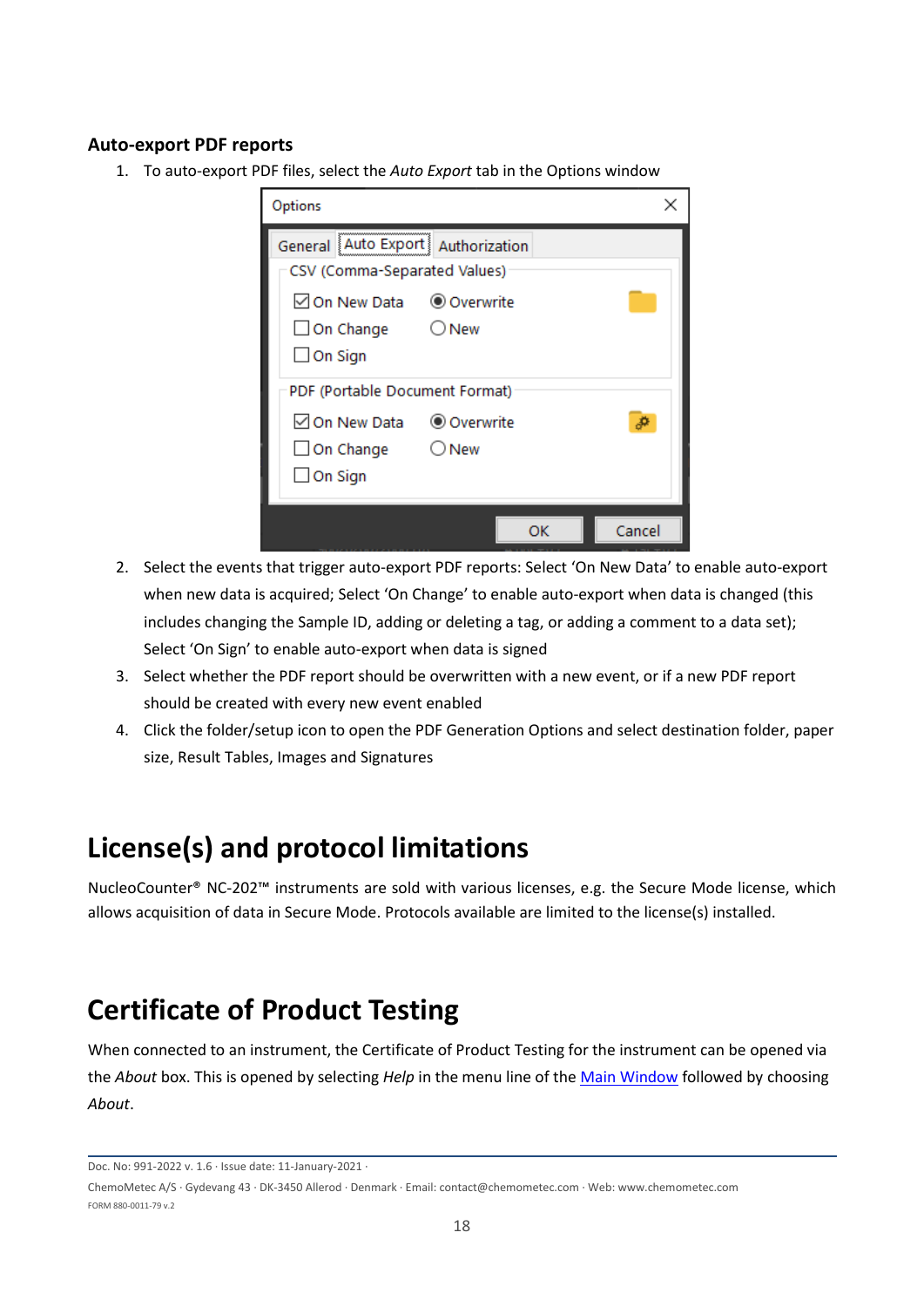## <span id="page-19-0"></span>**Installation Guide**

#### <span id="page-19-1"></span>**Computer Specifications for Running NC-View™ Software:**

Recommended minimum hardware and software requirements for running the NC-View™:

- Operating System: Windows 10. Prior to installing NC-View™, install the latest service packages and any critical updates to the operating system
- Windows administrator credentials are required to install NC-View™
- Processor: Intel Core i7 or i9 (9<sup>th</sup> or 10<sup>th</sup> generation); 2.5 GHz frequency (clock speed) or more
- Hard drive: M2 SSD disk (500 GB) and at least 50 GB free disc space
- RAM: 16 GB RAM or more
- USB: USB 3.1 port (type C recommended over type A)
- Display: 1920 × 1080 pixels screen resolution

NOTE: Computers with these specifications will perform a Count & Viability assay in 25-30 seconds. A lower CPU frequency will increase analysis time. For cleanroom applications requiring tablet computers, we recommend Microsoft Surface Pro Intel® Core™ i5 processor and 8 GB RAM, which will perform a Count & Viability assay in 30-37 seconds. NC-View™ installation will proceed regardless of computer specifications, but Windows 10 OS, USB 3.1, and administrator rights are a requirement.

#### <span id="page-19-2"></span>**Installing and Upgrading**

If the NC-View™ application has previously been installed, the previous version will be removed during a new round of installation. Acquired data and saved protocols will not be deleted.

- 1. Ensure that the NC-202™ instrument is disconnected from the computer IMPORTANT: Log on with administrator rights for the installation session
- 2. Open the location of the installation files in Windows File Explorer
- 3. Double click on the *Install NC-View X.X.X.X.exe* file to launch the installation program. The version number will vary depending on the software build, e.g. 1.0.2.0 NOTE: Double click on the .exe file, NOT the .bin file
- 4. Follow the instructions until the installation is complete NOTE: During the installation, dialogs for installing third-party drivers will appear (e.g. Point Grey camera and other device drivers). Installing these drivers is required

#### <span id="page-19-3"></span>**Uninstall Procedure**

- 1. Right click on *NC-View* in the Windows start menu and select *Uninstall*
- 2. Follow the instructions until the uninstall process is completed
- NOTE: Uninstalling NC-View™ does not delete protocols and acquired data.

Doc. No: 991-2022 v. 1.6 · Issue date: 11-January-2021 ·

ChemoMetec A/S · Gydevang 43 · DK-3450 Allerod · Denmark · Email: contact@chemometec.com · Web: www.chemometec.com FORM 880-0011-79 v.2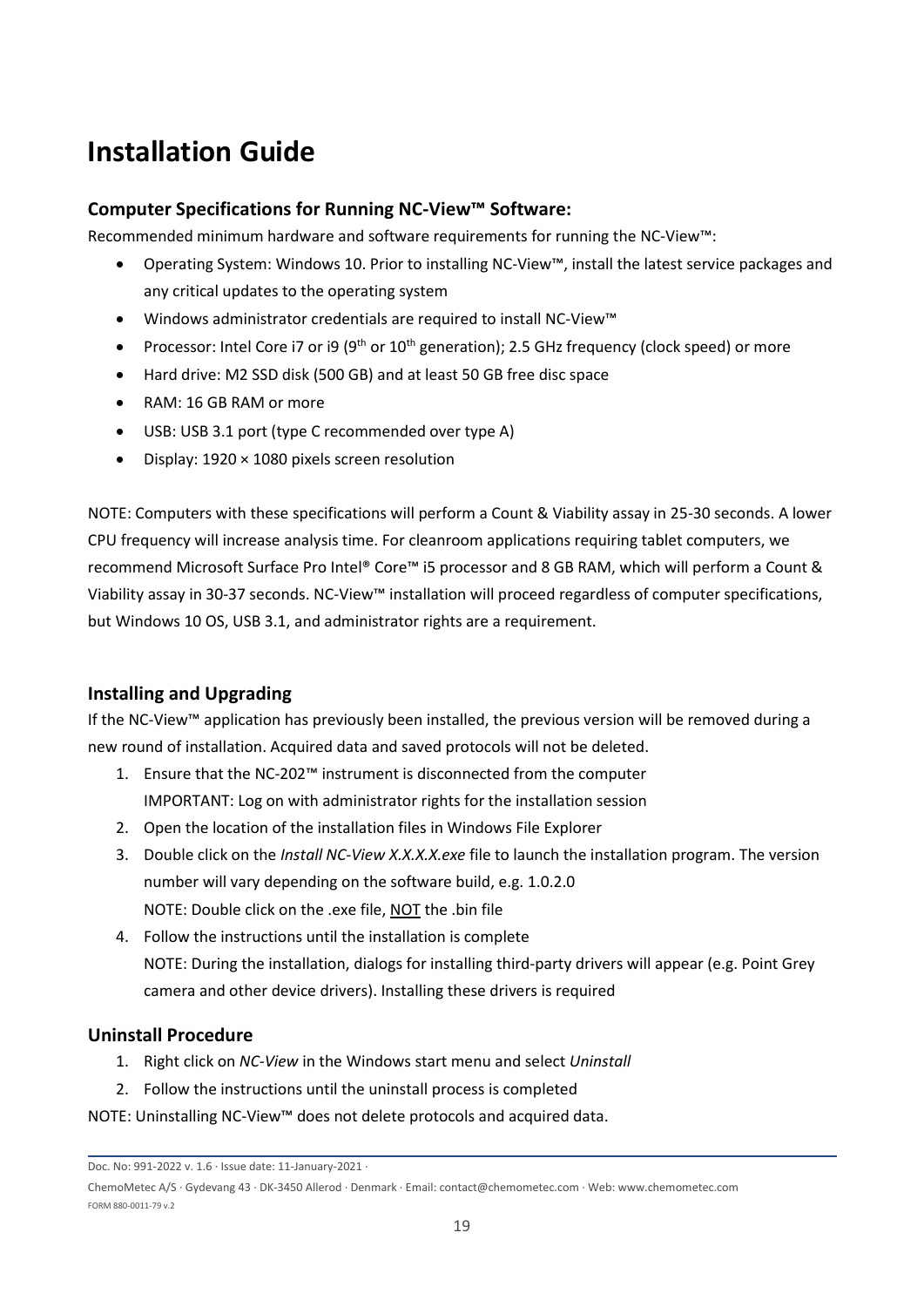#### <span id="page-20-0"></span>**Importing protocols**

- 1. In the menu line of the [Main Window,](#page-7-0) select *File* and then *Import Package*
- 2. Locate the path were the protocol package is stored and select *OK* to import the protocol(s)

### <span id="page-20-1"></span>**Maintenance and Backup**

A CM file is approximately 25 MB in size. Consequently, acquiring many CM files will accumulate a large amount of data. We therefore recommend to backup CM files and free up disc space in good time to ensure trouble-free operation. To export bulk amounts of CM files from a specific time period, open the File [Browser](#page-14-0) and select the time period for which backup is required. Select all files by using the 'ctrl' and 'a' key. Drag the selected files to an external hard disk or a network drive. When backup is secured, the backed-up files can be deleted from the File Browser. Be aware that NC-View™ will add a comment to the CM files if they are exported or copied to show that the data integrity may have been compromised.

Doc. No: 991-2022 v. 1.6 · Issue date: 11-January-2021 ·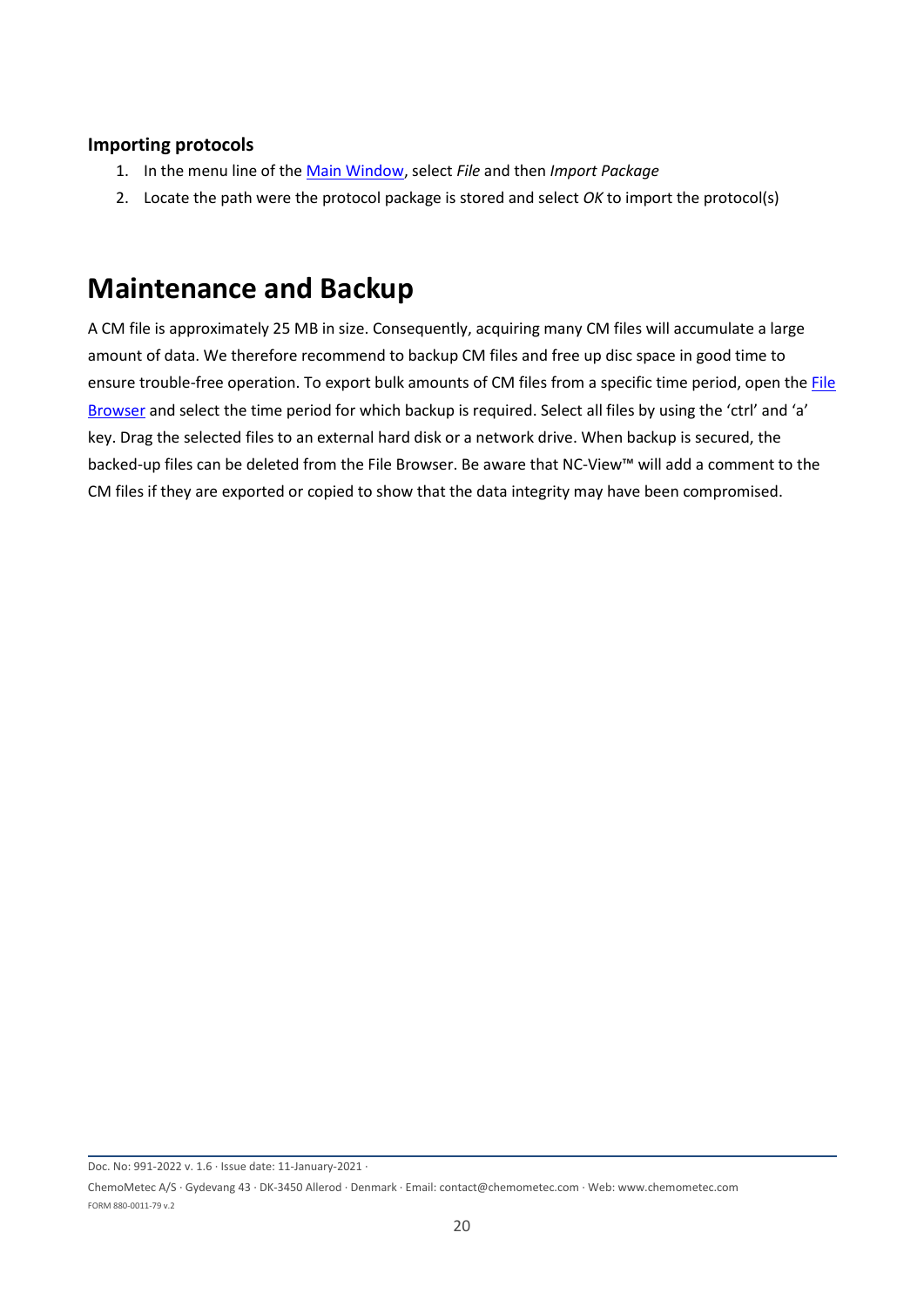# <span id="page-21-0"></span>**Troubleshooting**

For support and troubleshooting regarding the NucleoCounter® NC-202™ and NC-View™ please contact ChemoMetec Support at [support@chemometec.com](mailto:support@chemometec.com)

In case the solutions below do not solve the issue at hand, please create **Support Files** and contact ChemoMetec Support.

| <i><b>Issue</b></i>                                                                                                                       | Solutions/options                                                                                                                                                                                                                                                                                                                                                                                                                                                                                                                                                                                                                                                                                                                                                            |
|-------------------------------------------------------------------------------------------------------------------------------------------|------------------------------------------------------------------------------------------------------------------------------------------------------------------------------------------------------------------------------------------------------------------------------------------------------------------------------------------------------------------------------------------------------------------------------------------------------------------------------------------------------------------------------------------------------------------------------------------------------------------------------------------------------------------------------------------------------------------------------------------------------------------------------|
| <b>Installation</b><br>The NC-View™ software or the<br>NucleoCounter <sup>®</sup><br>NC-202™<br>instrument is not installed<br>correctly. | The user must be logged on with administrator rights during<br>installation to ensure correct installation.<br>The installation can be blocked if an update process is running in the<br>background, e.g. Windows update.<br>If the installation of NC-View™ fails, ensure the Windows update is<br>complete and try to run the installation process again using<br>administrator rights login.                                                                                                                                                                                                                                                                                                                                                                              |
| Server (ChemoMetec service)<br>error                                                                                                      | NC-View <sup>™</sup> requires a ChemoMetec server to run automatically after<br>startup of the computer.<br>Please try to restart the computer.                                                                                                                                                                                                                                                                                                                                                                                                                                                                                                                                                                                                                              |
| USB3                                                                                                                                      | Camera not connected via A warning is displayed if the USB connection to the instrument<br>initializes as a USB 2 connection. Please ensure the following: 1) The<br>USB cable supplied by ChemoMetec is used. 2) A USB 3.1 port on the<br>computer is used. 3) The USB cable is securely connected to the<br>instrument with the screws. 4) The USB cable is correctly inserted<br>into the USB 3.1 port on the computer. Make sure that the USB cable<br>is not bent in the USB 3.1 port. 5) The cable is connected directly to<br>the computer (e.g. do NOT use USB extender, adaptor, or hub). 6) If<br>the computer is a desktop, use a USB 3.1 port on the back of the<br>computer. 7) Test another USB 3.1 port on the computer to see if this<br>resolves the issue. |
| NC-View <sup>™</sup> software<br>Protocol aborted because the<br>cell concentration is estimated                                          | If the cell concentration is above $2\times10^7$ cells/ml in the Via2-<br>Cassette™, the cells overpopulate the counting window which                                                                                                                                                                                                                                                                                                                                                                                                                                                                                                                                                                                                                                        |
| to be above $2 \times 10^7$ cells/ml                                                                                                      | prevents completion of the image analysis. The run is therefore<br>aborted.                                                                                                                                                                                                                                                                                                                                                                                                                                                                                                                                                                                                                                                                                                  |

Doc. No: 991-2022 v. 1.6 · Issue date: 11-January-2021 ·

ChemoMetec A/S · Gydevang 43 · DK-3450 Allerod · Denmark · Email: contact@chemometec.com · Web: www.chemometec.com FORM 880-0011-79 v.2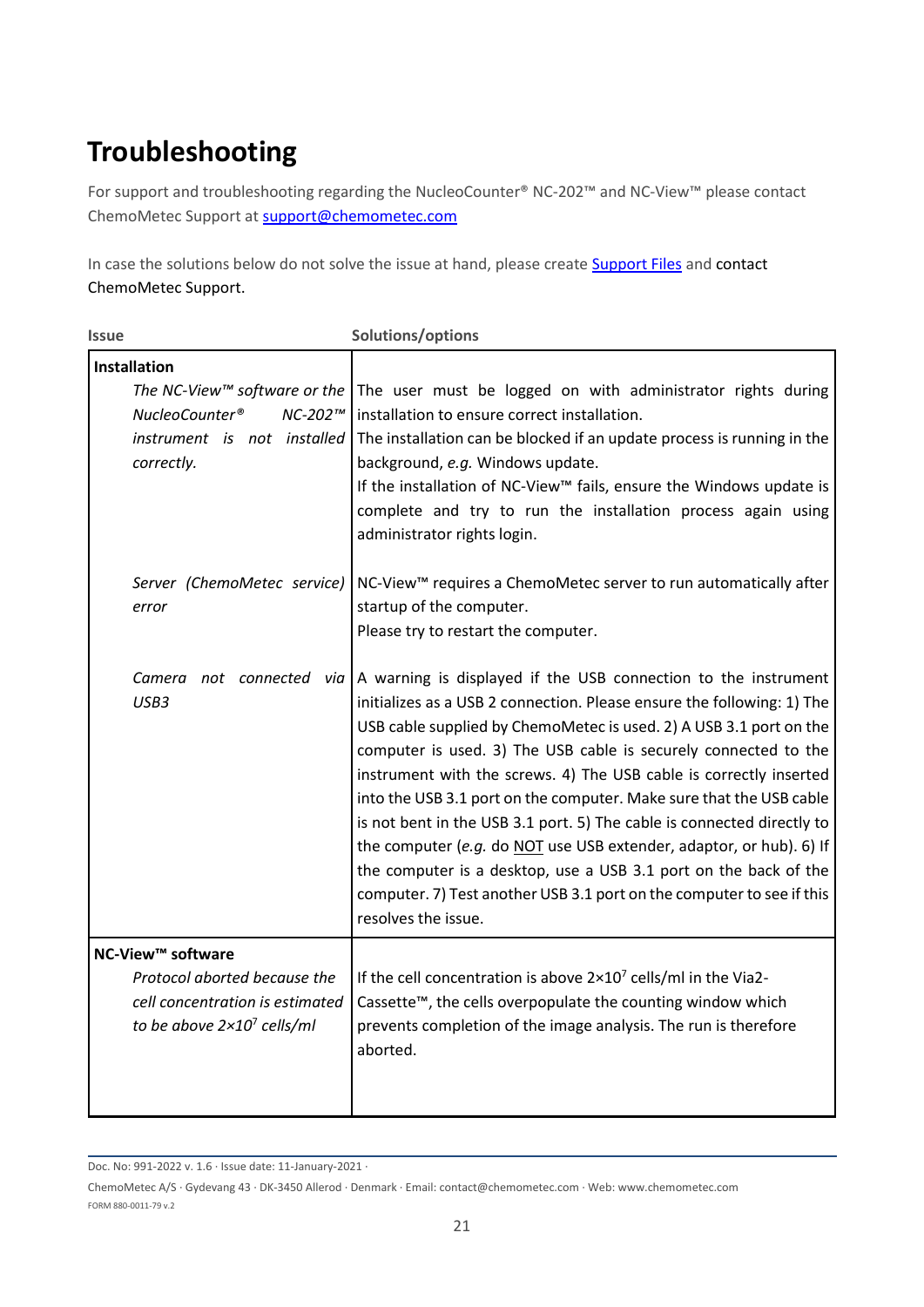| Export of results data with the<br>wrong decimal separator | When copying result data from the file browser or file list, NC-View <sup>™</sup><br>will place the data on the clipboard with the regional setting selected<br>in the Windows OS.<br>Be aware that if the region format has been set to Match Windows<br>display language, changing the Windows decimal separator symbol<br>will have no effect.<br>Some applications, like spreadsheet software applications, also have<br>their own options for setting the decimal separator symbol. |
|------------------------------------------------------------|------------------------------------------------------------------------------------------------------------------------------------------------------------------------------------------------------------------------------------------------------------------------------------------------------------------------------------------------------------------------------------------------------------------------------------------------------------------------------------------|
| Via2-Cassette™                                             |                                                                                                                                                                                                                                                                                                                                                                                                                                                                                          |
| No cassette is detected                                    | This may be because either no Via2-Cassette™ is detected in the<br>instrument or the Via2-Cassette™ is placed incorrectly. In the latter<br>case, remove the Via2-Cassette™ and re-insert it.                                                                                                                                                                                                                                                                                            |
| Flow detection error                                       | The sample loaded into the Via2-Cassette™ has failed to reach the<br>counting chamber within the given time limits.<br>Inserting an empty or an already used Via2-Cassette™ will trigger this<br>error. If the sample volume is too small, it may also give this error.                                                                                                                                                                                                                  |
| The cassette is stuck in the<br>instrument                 | Click Ok if any dialog boxes pop-up with this error. If the LED indicator<br>on the instrument is green, click on the Eject icon. This will position<br>the piston motor correctly.<br>If this does not help or the LED indicator is red or orange, turn off the<br>instrument via the main switch or socket, wait for 10 seconds and<br>then turn it back on. Check the USB connection from the instrument<br>to the computer.                                                          |
| NucleoCounter® NC-202™                                     |                                                                                                                                                                                                                                                                                                                                                                                                                                                                                          |
| Abnormal sounds from the<br>instrument                     | Typically, the piston motor has been blocked by a Via2-Cassette <sup>™</sup><br>that has been inserted incorrectly. Press the Stop icon. When the<br>instrument has stopped running, press the Eject icon. This will<br>position the piston motor correctly. Remove the Via2-Cassette™ and<br>re-insert it again before starting a new run.                                                                                                                                              |
| Instrument not initialized                                 | Power off the instrument via the main switch or socket, remove the<br>USB cable, wait for 10 seconds. Next, connect the USB cable and turn<br>the power back on. If the problem persists, please turn off the<br>instrument, create support files in NC-View™ and contact<br>ChemoMetec Support.                                                                                                                                                                                         |

Doc. No: 991-2022 v. 1.6 · Issue date: 11-January-2021 ·

ChemoMetec A/S · Gydevang 43 · DK-3450 Allerod · Denmark · Email: contact@chemometec.com · Web: www.chemometec.com FORM 880-0011-79 v.2